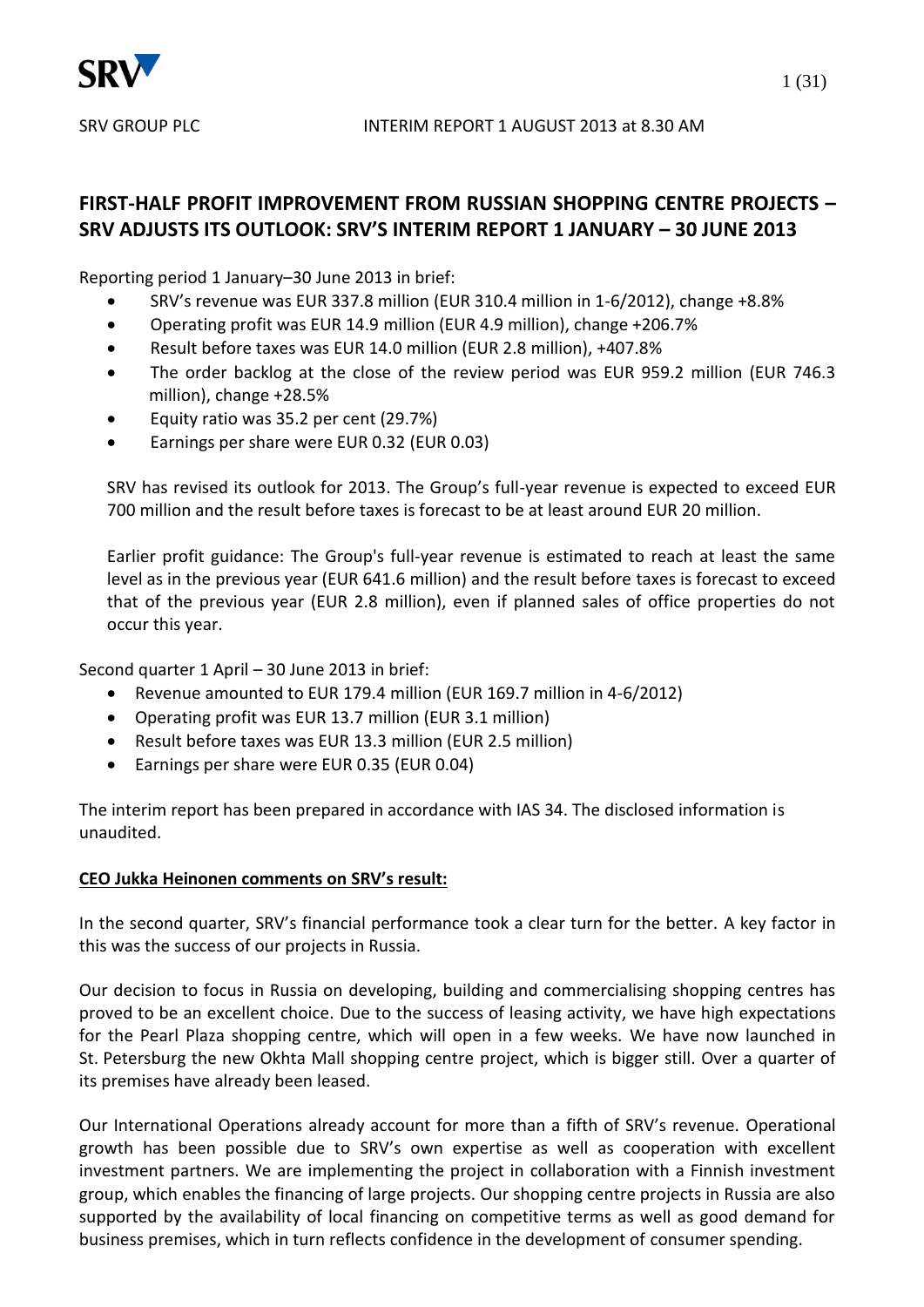

Due to the project development nature of Russian business, project profitability is mainly realised at the time of sale of projects. When development sites mature for sale, the overall financial result of our projects will also be good.

In Finland, the construction market has been sluggish for some time now. Political decisions have punished a house buyer. The March increase in asset transfer tax is already now perceived to be a mistake, and its harmful impact is evident in the level of consumers' house-buying activity. Planning processes are still very long and difficult to predict in terms of their timetable. The constructionrelated appeals procedure, moreover, can harm projects significantly and raise costs, which are ultimately payable by house buyers.

The profitability of our Domestic Operations has not improved as we wished in the early part of the year. Our order backlog has consisted of too much low-margin contracting, and orders have been made mainly in a highly competitive climate. The fact that, in housing construction, we have increased the level of SRV-developed housing production and significantly reduced our participation in competitive contracts will have a positive influence on the development of our profitability.

Of our housing production, more than 60 per cent consists of SRV's developer contracting or production sold to investors as negotiated contracts. In the early part of the year, we have entered into significant new contracts with institutional investors with respect to our future rental housing projects. I believe that our focus on improving the profitability of our order backlog will be positively evident in the future.

Our order backlog is nearly one billion euros, which is again a new record in the company's history. Despite the unforgiving nature of the industry, we have also managed to grow our domestic order backlog by more than EUR 100 million in the first half of the year. Both Helsinki Metropolitan Area projects and our regional units in other growth centres have contributed to this achievement.

The observed financial performance has encouraged us to adjust our profit guidance for the full year. We expect revenue to exceed EUR 700 million and pre-tax profit to be at least about EUR 20 million, which is clearly better than last year's figure.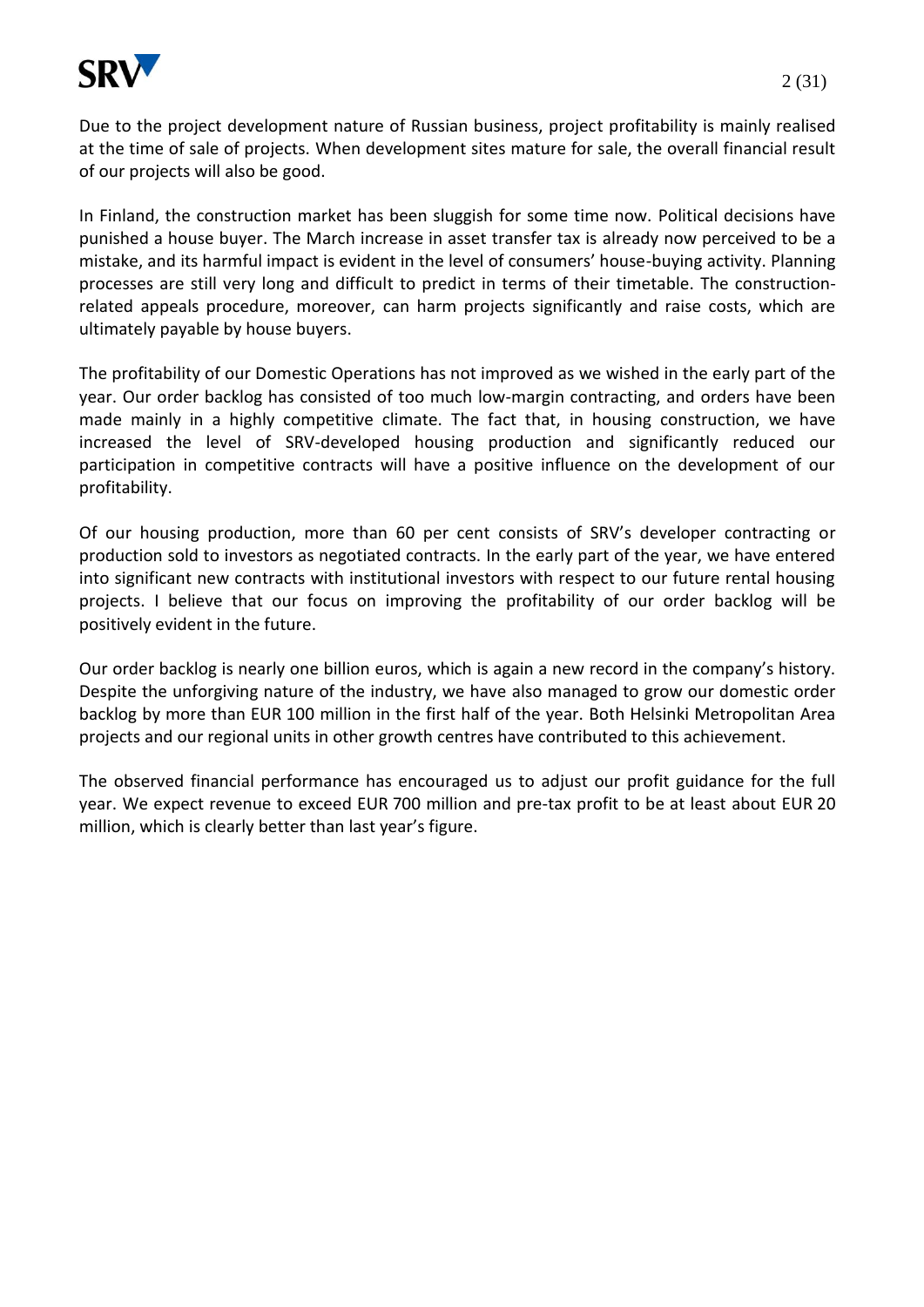

### **SRV GROUP PLC'S INTERIM REPORT 1 JANUARY – 30 JUNE 2013**

| <b>Group key figures</b><br>(IFRS, EUR million)                                                                                                                              | $1 - 6/$<br>2013       | $1 - 6/$<br>2012       | change,<br><b>MEUR</b>  | change,<br>%  | $4 - 6/$<br>2013 | $4 - 6/$<br>2012 | $1 - 12/$<br>2012      |
|------------------------------------------------------------------------------------------------------------------------------------------------------------------------------|------------------------|------------------------|-------------------------|---------------|------------------|------------------|------------------------|
| Revenue<br>Operating profit<br>Financial income and expenses,                                                                                                                | 337.8<br>14.9          | 310.4<br>4.9           | 27.4<br>10.0            | 8.8<br>206.7  | 179.4<br>13.7    | 169.7<br>3.1     | 641.6<br>6.9           |
| total<br>Profit before taxes                                                                                                                                                 | $-0.9$<br>14.0         | $-2.1$<br>2.8          | 1.2<br>11.2             | 407.8         | $-0.4$<br>13.3   | $-0.6$<br>2.5    | $-4.1$<br>2.8          |
| Order backlog<br>New agreements                                                                                                                                              | 959.2<br>424.5         | 746.3<br>208.1         | 212.9<br>216.5          | 28.5<br>104.0 | 384.5            | 142.5            | 827.8<br>594.5         |
| Operating profit, %<br>Net profit, %                                                                                                                                         | 4.4<br>4.0             | 1.6<br>0.4             |                         |               | 7.6<br>7.4       | 1.8<br>0.9       | 1.1<br>0.1             |
| Equity ratio, %<br>Net interest-bearing debt<br>Gearing, %                                                                                                                   | 35.2<br>245.0<br>112.5 | 29.7<br>288.0<br>172.3 | $-43.0$                 | $-14.9$       |                  |                  | 34.7<br>267.9<br>126.2 |
| Return on investment, $\%$ <sup>1)</sup><br>Return on equity, $\%$ <sup>1)</sup>                                                                                             | 6.6<br>12.4            | 2.7<br>1.3             |                         |               |                  |                  | 2.2<br>0.5             |
| Earnings per share, EUR<br>Equity per share, EUR<br>Share price at end of period, EUR                                                                                        | 0.32<br>4.86<br>3.28   | 0.03<br>4.61<br>3.30   | 0.29<br>0.25<br>$-0.02$ | 5.5<br>$-0.6$ | 0.35             | 0.04             | 0.02<br>4.62<br>3.26   |
| Weighted average number of<br>shares outstanding, millions<br>4 Vital de la cilenta de del de la caractería de la cilenta de la Caractería de la caractería de la caractería | 35.5                   | 35.5                   |                         | 0.0           |                  |                  | 35.5                   |

1) In calculating the key ratio, only the profit for the period has been annualised.

## **Overall review**

The Group's order backlog rose to EUR 959.2 million (EUR 746.3 million in June 2012), an all-time record for the company. The value of new agreements rose to EUR 424.5 million (EUR 208.1 million in 1-6/2012).

Thanks to growth in revenue from International Operations, the Group's revenue grew by 8.8 per cent to EUR 337.8 million (EUR 310.4 million). The Group's operating profit improved to EUR 14.9 million (EUR 4.9 million) due to growth in the second-quarter operating profit from International Operations. The operating profit margin was 4.4 per cent (1.6%). Several factors impact on the quarterly variation in the operating profit and operating profit margin: SRV's own projects are recognised as income upon delivery, the part of the order backlog that is continuously recognised as income mainly consists of low-margin contracting, a share equivalent to the ownership of SRV's associated companies is eliminated from the profit margins of construction carried out for these companies, and the project development nature of operations. The Group's result before taxes was EUR 14.0 million (EUR 2.8 million). The result for the period was improved by a fall in financial expenses.

The Group's equity ratio was 35.2 per cent (29.7%). The EUR 45 million hybrid bond (equity bond) that SRV issued on 28 December 2012 contributed to the growth in the equity ratio.

Revenue from Domestic Operations amounted to EUR 264.0 million (EUR 271.4 million) and operating profit to EUR 6.1 million (EUR 11.3 million). Revenue for the review period was impacted by the decrease in revenue from developer contracting during the second quarter. Several factors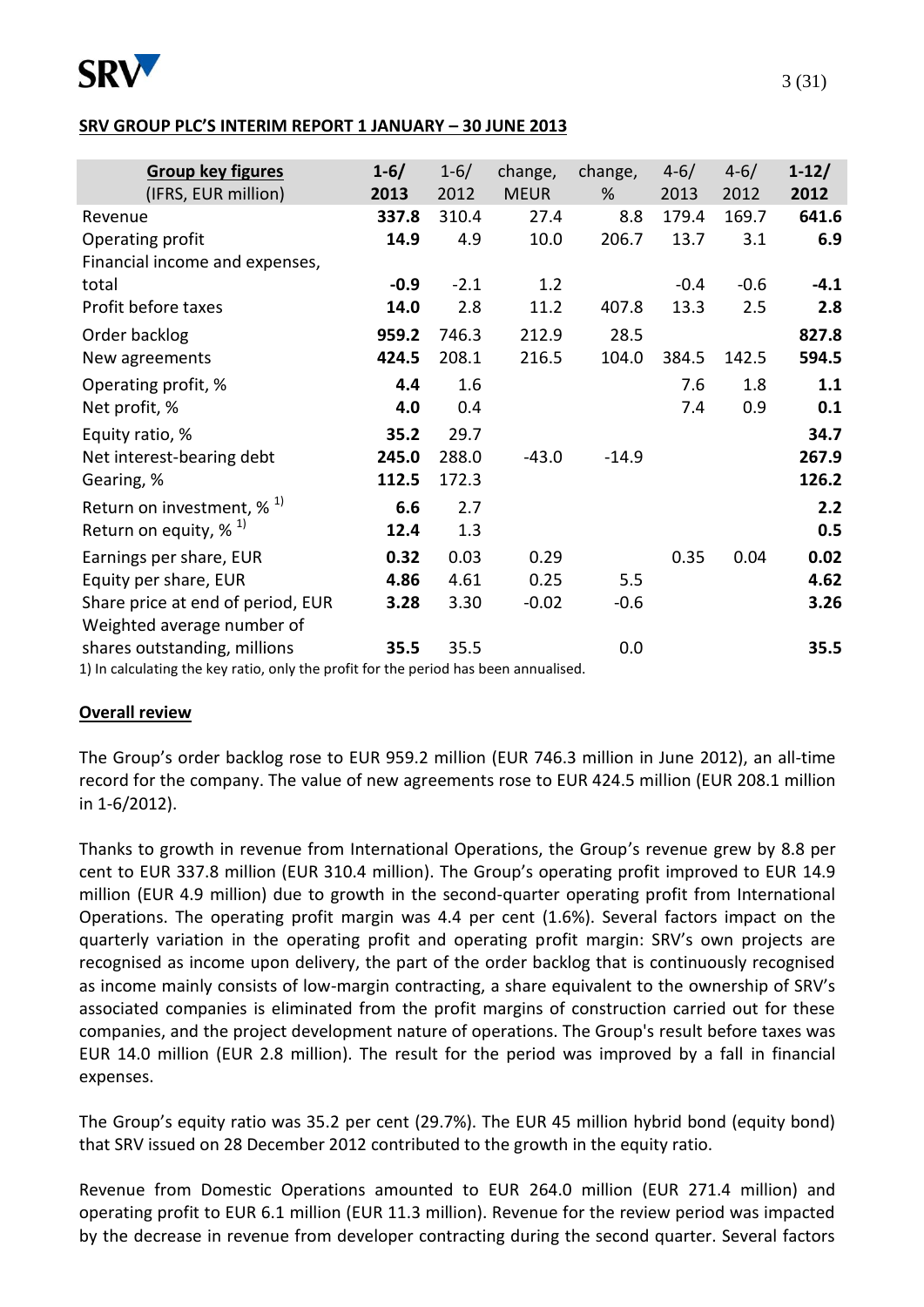

impacted on operating profit: the order backlog recognised as income mainly consisted of lowmargin contracting, the volume of housing developer contracting was lower in the second quarter, and a EUR 3.9 million profit margin decrease was recognised for one ongoing and three completed projects, primarily in the first quarter. The domestic order backlog grew to EUR 771.6 million (EUR 661.7 million). In order to improve profitability, the operational focus has been shifted to stepping up development projects and negotiated contracts.

On the whole, favourable trends were seen in housing sales in Finland and SRV sold a total of 401 units (368) to consumers and investors. As sales to consumers slackened in the second quarter due to the transfer tax hike and growing uncertainty about the outlook for the economy, the focus has been shifted to rental housing development projects. During the review period, in addition to the sale of 202 rental housing units (116) to investors under negotiated contracts, SRV made preliminary agreements with two housing funds to build 366 housing units; the latter units will be built on plots owned by SRV and are not included in the domestic order backlog.

SRV had 1,525 rental and owner-occupied units under construction (2,060 on 30 June 2012), of which 550 were developer-contracted. 77 per cent of housing units under construction have been sold, and 64 per cent of production consists of rental and right-of-occupancy units. Based on advance marketing, the decision has been made to initiate the construction of 25 additional housing units. The volume of housing contracting has been decreased and 63 per cent of production (40%) consisted of rental housing development projects or developed-contracted production sold to investors.

Revenue from International Operations grew to EUR 73.9 million (EUR 39.0 million). Most of the revenue was generated by the construction of the Pearl Plaza shopping centre, 50%-owned by SRV, and the sale in June of a 55 per cent stake in the Okhta Mall shopping centre project in St. Petersburg to Russia Invest, an investment company owned by SRV, Ilmarinen, Sponda, Etera and Onvest. Operating profit was EUR 11.5 million (EUR -4.5 million). Growth in the level of activity, the sale of the company's holding in the shopping centre project, and the implementation of costsavings measures contributed to the improvement in operating profit. Operating profit was also increased by an EUR 8.3 million change in the fair value of the holding in the Okhta Mall shopping centre when SRV lost its controlling interest in a transaction carried out in June and its remaining holding was measured at fair value.

Second-quarter consolidated revenue amounted to EUR 179.4 million (EUR 169.7 million) and operating profit to EUR 13.7 million (EUR 3.1 million). The growth in the revenue and profitability of International Operations contributed to the rise in revenue and operating profit.

Of SRV's major international projects, construction of the Pearl Plaza shopping centre in St. Petersburg is scheduled for completion in August 2013 and all of its premises have either been leased or a lease is in the final stages of negotiation. Leasing of the Okhta Mall project in St. Petersburg has likewise progressed well. When its 55 per cent stake in this project was sold, SRV signed project management contractor agreements valued at over EUR 160 million on the development, design, leasing, marketing and construction of the shopping centre. Construction is expected to begin in late 2013 once the final building permit has been secured. Projects in Finland include the construction of the Derby Business Park in the Perkkaa district of Espoo. The second phase of this project was completed in June 2013 and 90 per cent of the premises have been leased.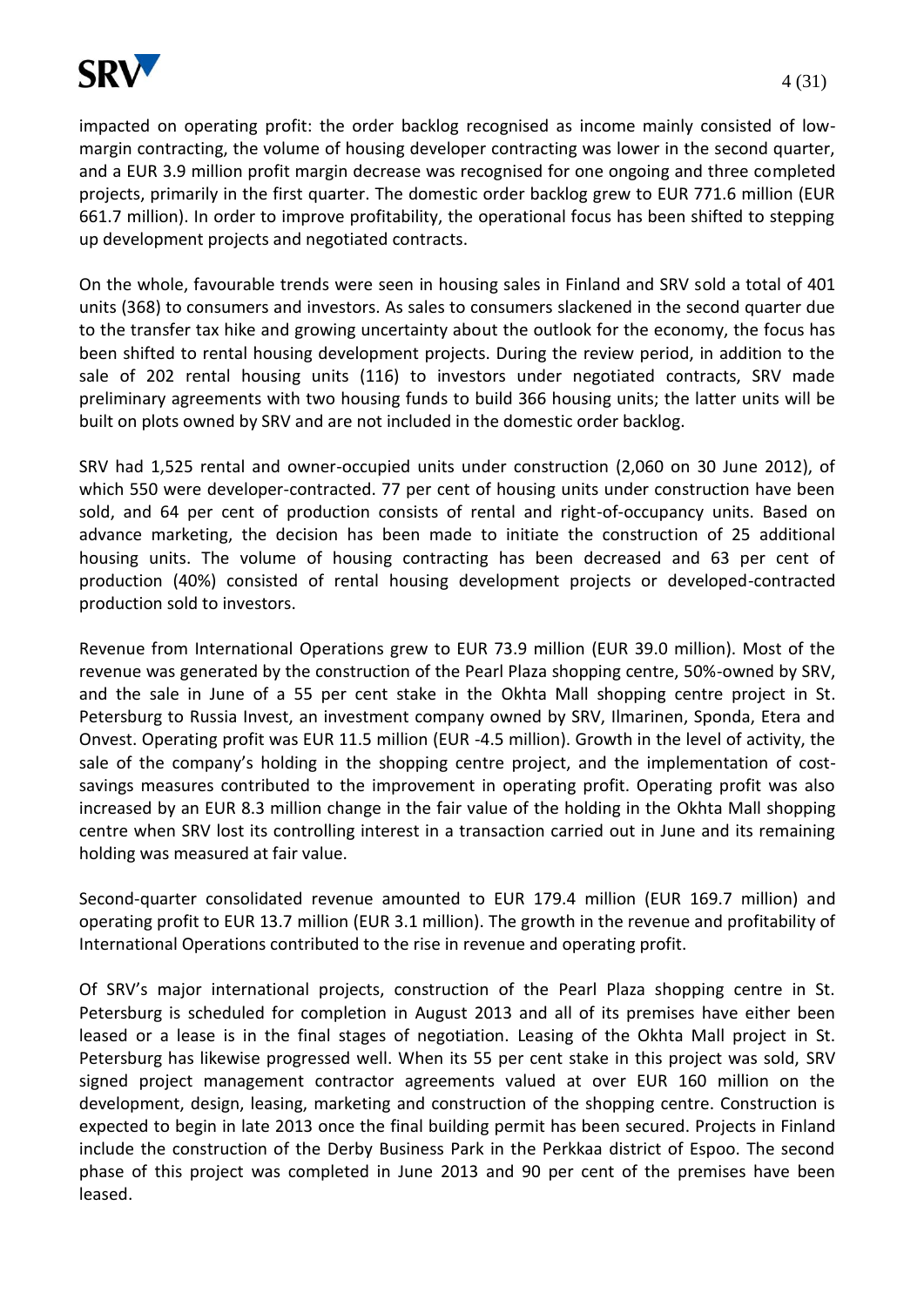

SRV's own project development operations are paving the way for substantially increasing operating volumes in Finland. These projects require long-term development work and are carried out over the course of several years. Many of SRV's projects are so-called landmark projects – innovative new solutions for the needs of sustainable regional construction. Such projects include, for example, the Keilaniemi Towers housing project, the Kalasatama Centre in Helsinki, and a project to develop the area adjacent to the Niittykumpu metro station in Espoo. In St. Petersburg and Moscow, SRV will from now on focus on the development of shopping centre projects. SRV will harness the investment potential of both the Russia Invest investment firm and the VTB and Ashmore property funds in order to support the financing of these projects.

### **Key figures for the Segments**

| <b>Revenue</b>                  | $1 - 6/$     | $1 - 6/$ | change,      | change,      | $4 - 6/$     | $4 - 6/$  | $1-12/$   |
|---------------------------------|--------------|----------|--------------|--------------|--------------|-----------|-----------|
| (EUR million)                   | 2013         | 2012     | <b>MEUR</b>  | %            | 2013         | 2012      | 2012      |
| <b>Domestic Operations</b>      | 264.0        | 271.4    | $-7.5$       | $-2.8$       | 128.9        | 150.8     | 568.3     |
| <b>International Operations</b> | 73.9         | 39.0     | 34.9         | 89.6         | 50.4         | 18.9      | 73.1      |
| <b>Other Operations</b>         | 6.3          | 7.4      | $-1.1$       | $-14.6$      | 3.0          | 3.7       | 14.4      |
| Eliminations                    | $-6.4$       | $-7.4$   | 1.0          |              | $-3.0$       | $-3.7$    | $-14.3$   |
| Group, total                    | 337.8        | 310.4    | 27.4         | 8.8          | 179.4        | 169.7     | 641.6     |
| <b>Operating profit</b>         | $1 - 6/$     | $1 - 6/$ | change,      | change,      | $4 - 6/$     | $4 - 6/$  | $1 - 12/$ |
| (EUR million)                   | 2013         | 2012     | <b>MEUR</b>  | %            | 2013         | 2012      | 2012      |
| <b>Domestic Operations</b>      | 6.1          | 11.3     | $-5.2$       | $-45.8$      | 2.7          | 5.8       | 14.8      |
| <b>International Operations</b> | 11.5         | $-4.5$   | 16.0         |              | 12.3         | $-1.9$    | $-3.2$    |
| <b>Other Operations</b>         | $-2.7$       | $-1.9$   | $-0.8$       |              | $-1.3$       | $-0.9$    | $-4.7$    |
| Eliminations                    | 0.0          | 0.0      | 0.0          |              | 0.0          | 0.0       | 0.0       |
| Group, total                    | 14.9         | 4.9      | 10.0         | 206.7        | 13.7         | 3.1       | 6.9       |
| <b>Operating profit, (%)</b>    | $1 - 6/2013$ |          | $1 - 6/2012$ | $4 - 6/2013$ | $4 - 6/2012$ | 1-12/2012 |           |
| <b>Domestic Operations</b>      |              | 2.3      | 4.1          | 2.1          | 3.9          |           | 2.6       |
| <b>International Operations</b> |              | 15.6     | $-11.5$      | 24.5         | $-9.9$       |           | $-4.4$    |
| Group, total                    |              | 4.4      | 1.6          | 7.6          | 1.8          |           | 1.1       |
| <b>Order backlog</b>            |              |          |              | change,      | change,      |           |           |
| (EUR million)                   | 6/2013       |          | 6/2012       | <b>MEUR</b>  | %            | 12/2012   |           |
| <b>Domestic Operations</b>      | 771.6        |          | 661.7        | 109.9        | 16.6         |           | 774.4     |
| <b>International Operations</b> | 187.6        |          | 84.5         | 103.1        | 121.9        |           | 53.4      |
| Group, total                    | 959.2        |          | 746.3        | 212.9        | 28.5         |           | 827.8     |
| - sold order backlog            |              | 746      | 551          | 195          | 35.4         |           | 610       |
| - unsold order backlog          |              | 213      | 195          | 18           | 9.1          |           | 218       |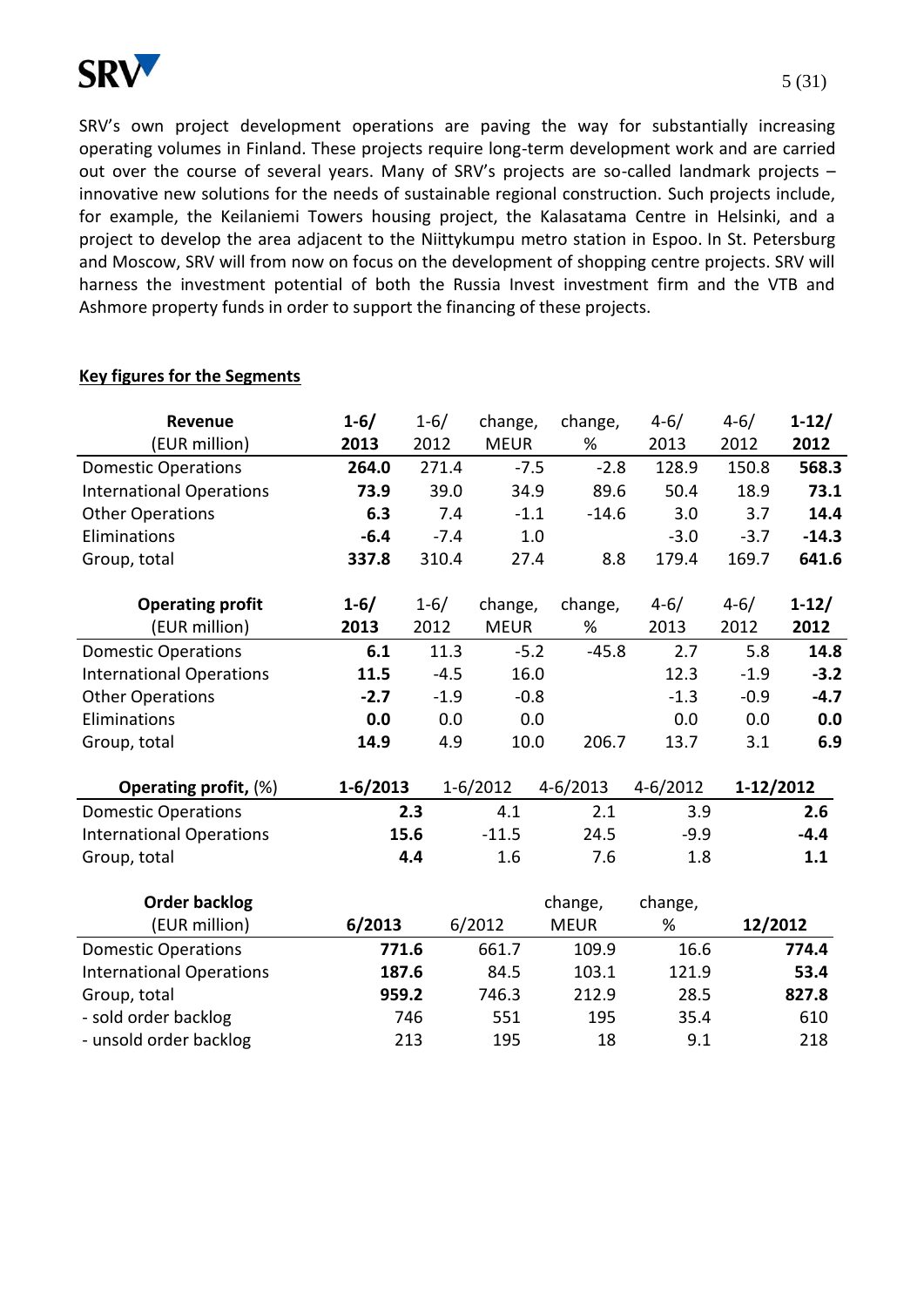

### **Earnings trends of the Segments**

| <b>Domestic Operations</b> | $1 - 6/$ | $1 - 6/$ | change,     | change, | $4 - 6/$ | $4 - 6/$ | $1 - 12/$ |
|----------------------------|----------|----------|-------------|---------|----------|----------|-----------|
| (EUR million)              | 2013     | 2012     | <b>MEUR</b> | %       | 2013     | 2012     | 2012      |
| Revenue                    | 264.0    | 271.4    | $-7.5$      | $-2.8$  | 128.9    | 150.8    | 568.3     |
| - business construction    | 142.1    | 142.9    | $-0.7$      | $-0.5$  | 74.6     | 80.9     | 305.3     |
| - housing construction     | 121.8    | 128.6    | $-6.8$      | $-5.3$  | 54.3     | 69.9     | 263.0     |
| Operating profit           | 6.1      | 11.3     | $-5.2$      | $-45.8$ | 2.7      | 5.8      | 14.8      |
| Operating profit, %        | 2.3      | 4.1      |             |         | 2.1      | 3.9      | 2.6       |
| Order backlog              | 771.6    | 661.7    | 109.9       | 16.6    |          |          | 774.4     |
| - business construction    | 458.7    | 325.4    | 133.4       | 41.0    |          |          | 438.7     |
| - housing construction     | 312.9    | 336.4    | $-23.5$     | $-7.0$  |          |          | 335.7     |

The Domestic Operations segment consists of SRV's property development and construction operations in Finland. Domestic Operations are divided into housing construction and commercial construction, which comprises retail, office, logistics, earthworks and rock construction operations.

Revenue for Domestic Operations amounted to EUR 264.0 million (EUR 271.4 million in 1-6/2012), and accounted for 78 per cent of the Group's revenue (87%). Operating profit totalled EUR 6.1 million (EUR 11.3 million), generating an operating profit margin of 2.3 per cent (4.1%). Revenue was impacted by the decrease in revenue from developer contracting of housing during the second quarter. Several factors contributed to operating profit in the review period: the order backlog recognised as income consisted primarily of low-margin contracting, the volume of developer contracting of housing declined in the second quarter, and the financial result of three completed projects was confirmed, according to which SRV had EUR 24.7 million in trade receivables due at the end of 2012, primarily from additional work and alterations. The total effect of the profit margin decreases recognised for these three projects and one ongoing project on the operating profit for the period was EUR -3.9 million. The order backlog rose to EUR 771.6 million (EUR 661.7 million in June/2012).

Second-quarter revenue amounted to EUR 128.9 million (EUR 150.8 million in 4-6/2012) and operating profit to EUR 2.7 million (EUR 5.8 million). The decline in revenue, operating profit and the operating profit margin was impacted by the lower revenue generated by the developer contracting of housing and by the composition of the order backlog recognised as income, which mainly consisted of low-margin contracting. In the second quarter, a total of 178 housing units (235) were sold to consumers and investors.

### **Commercial construction**

Revenue from commercial construction totalled EUR 142.1 million (EUR 142.9 million). The order backlog was EUR 458.7 million (EUR 325.4 million). Competition for new contracts remained tight.

Projects completed during the review period include the basic renovation of Building F of the Viikki laboratory for the University of Helsinki, the construction of the main building of the Mankola School in Jyväskylä, the construction of the Pyynikki social and health services centre for the City of Tampere and the renovation of the CityCenter property in Helsinki for Sponda.

During the review period, new contractor agreements worth EUR 132.3 million were signed with external clients. SRV signed fixed-price contractor agreements with the Tampereen Kotilinna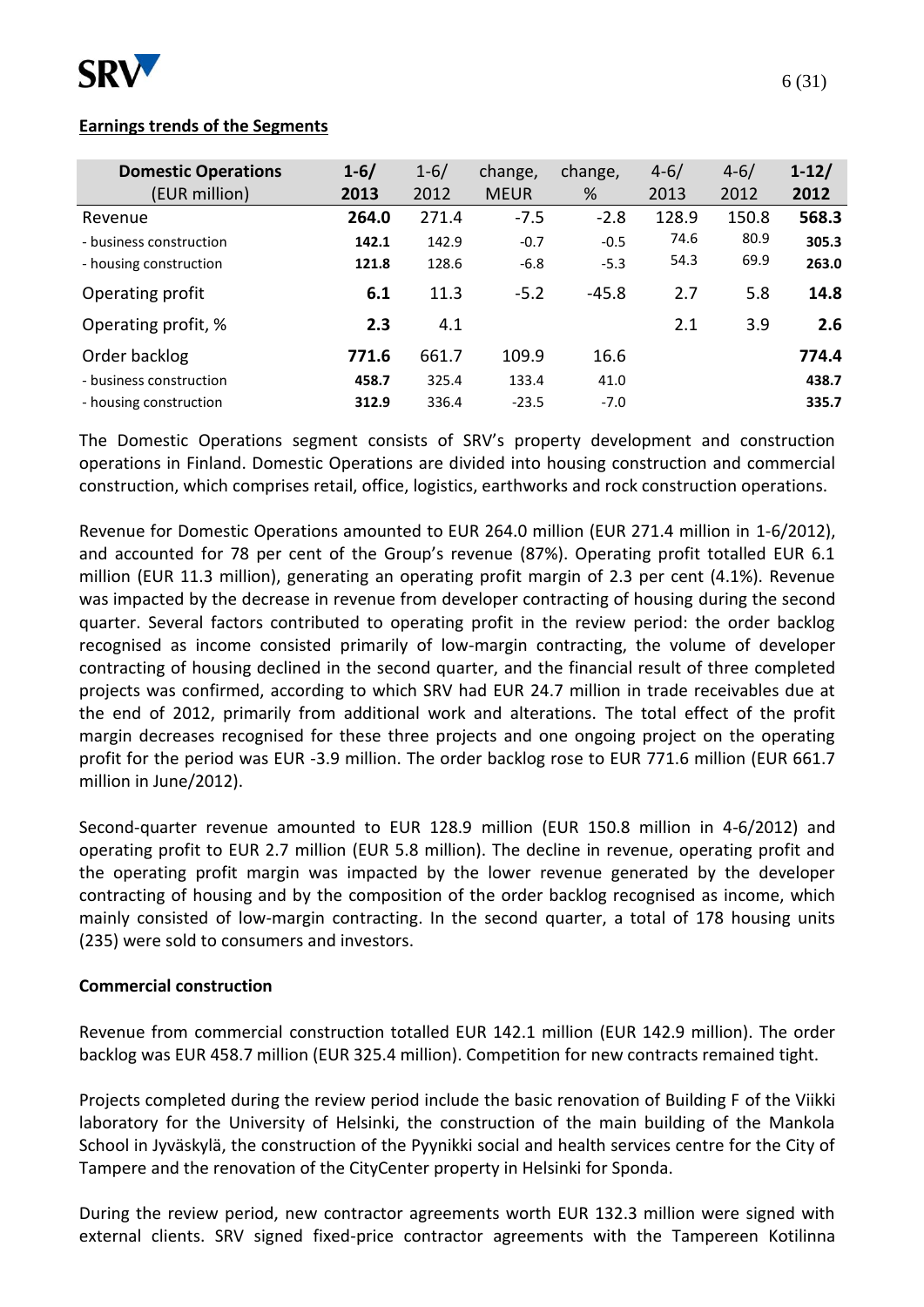

Foundation for the construction of the Pispa Service Centre, with the municipality of Pöytyä for the construction of a day-care centre in Kyrö, with the City of Lappeenranta for the construction of a day-care centre in Joutseno, and with Tikkamaan Palvelut Oy for the construction of a car park in Joensuu. Production facilities will be built for Orion in Turku and for Grene Noramaa in Paimio. SRV signed project management-type contractor agreements with Suomen Yliopistokiinteistöt for the construction of TTY Kampusareena in Tampere, with the City of Espoo for the construction of the Opinmäki school in Suurpelto and with Ilmarinen for the construction of a medical centre, hospital and other commercial premises in Oulu.

The Administrative Court of Helsinki had earlier dismissed the complaint lodged against the city plan for Kalasatama Centre in the Sörnäinen district of Helsinki. The Supreme Administrative Court did not grant the appellants permission to appeal the ruling. The city plan thus entered into force. In 2012, due to the appeal process, SRV had decided to adjust the construction schedule in order to reduce the amount of capital tied up in the project. Now that the city plan has come into force, the tenant, financing and investor negotiations that had been put on hold can be resumed. Once these negotiations have been concluded, construction site operations can be restarted. Full-scale work is expected to commence in 2014.

In Perkkaa, Espoo, SRV completed a development project for three office buildings with a total floor area of 20,000 square metres. The first phase of the project was completed in August 2012, and the last two office buildings in June 2013. Among other tenants, the buildings house the head offices of Siemens Osakeyhtiö and SRV. Over 90 per cent of the premises have already been leased. SRV estimates that annual rental income from the project will amount to about EUR 4.2 million once it has been fully leased out. Sales efforts are underway with the aim of selling the project to investors during 2013.

In March, the Finnish Court of Arbitration announced its decision on the dispute between SRV Construction Ltd and Kiinteistö Oy Espoontori, ordering Kiinteistö Oy Espoontori to pay SRV Construction Ltd the sum of about EUR 0.7 million. As a result of this decision, SRV recognised about EUR 0.6 million in expenses. In March, SRV also came to an agreement with Mutual Pension Insurance Company Varma on the contractual liability to pay the costs for additional work and alterations to the Primulan Herkkupaja bakery and the Holiday Club Saimaa spa hotel.

### **Housing construction**

Revenue from housing construction totalled EUR 121.8 million (EUR 128.6 million). The order backlog was EUR 312.9 million (EUR 336.4 million). At the end of the review period, SRV had a total of 1,525 units under construction (2,060). Of the housing units under construction, 77 per cent were contracted housing units or own sold production.

Projects for external clients that were completed during the review period include 45 units on Keskipellonkatu in Kerava, 33 housing units in the Seppälä district of Jyväskylä, and 35 units in the Toppila district of Oulu, all of which were built for TA. In addition, 52 units were completed for VVO in Hyvinkää, 42 units for YH in Tampere, 345 units for KEVA in Herttoniemi, 20 units for Ice Capital in Kannelmäki and 22 units for Timedi Oy in Laukaa.

During the review period, contracts were signed with external clients for the construction of 319 housing units at a cost of EUR 52.8 million. SRV and VVO signed agreements for two development projects on plots that were earlier owned by SRV: 88 units will be built at Espoon Nihtitorpankuja 3 and 114 units at Vantaan Lehtikallio 4. In addition, SRV will build 44 units for VVO in Tampere and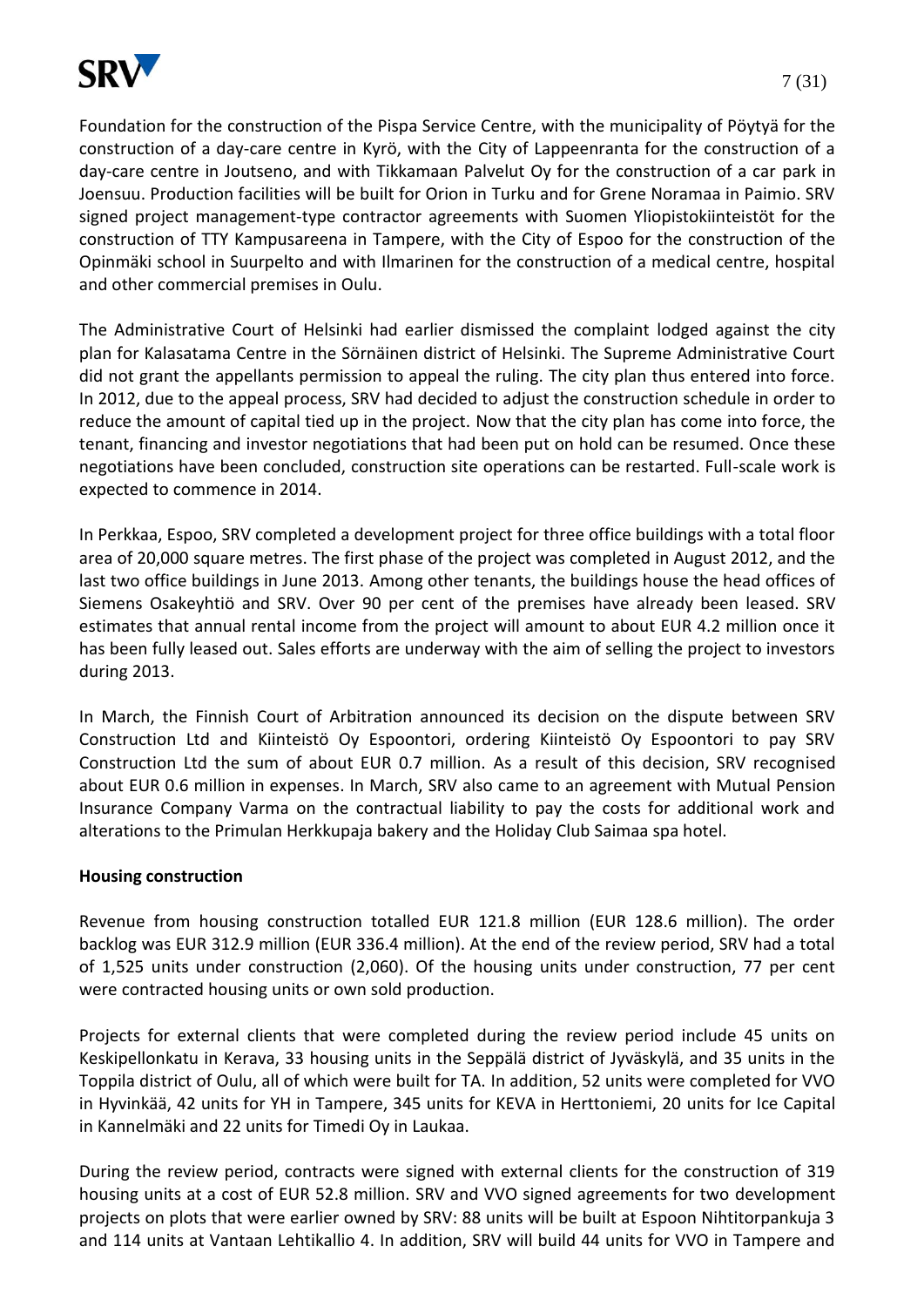

79 units for Opiskelija Asunnot Oy in Joensuu under projects that SRV acquired through competitive bidding. In addition, SRV has signed preliminary agreements with two housing funds for the construction of 366 housing units on plots SRV owns in Espoo, Vantaa and Kirkkonummi; these units are not included in the domestic order backlog.

SRV won a design and build competition held by the Helsinki Housing Production Department (ATT) for the construction of four wooden apartment houses on Eskolantie in Pukinmäki in association with Stora Enso. These houses will feature 89 rental and right-of-occupancy units. The value of this agreement will also be added to the order backlog once the actual contractor agreement has been signed.

During the review period, SRV started the construction of 177 developer-contracted housing units. 63 of these units will be built in Myyrmäen Kilterinmetsä in Vantaa, 35 in Penttilänrannan Kotisatama in Joensuu, 35 in Atalan Metsäkeiju in Tampere and 26 in Raholan Ruhtinas in Tampere. Furthermore, an 18-unit HITAS project was started up in Vallila, Helsinki. In addition to the projects initiated during the review period, SRV has decided to start the construction of 25 residential units in Jyväskylä.

During the review period, SRV sold 401 (368) housing units. In total, 199 (252) of the developercontracted housing units that fell within the scope of the RS system were sold during the review period and 202 (116) units were sold to investors under negotiated contracts. At the end of the period, 550 (596) housing units for the consumer market were under construction, of which 344 (375) had not yet been sold. There were 89 (85) completed but unsold housing units. A total of 213 (221) developer-contracted housing units were completed during the review period. The following projects were completed: Taidemaalari in the Matinkylä district of Espoo with 75 units, Pelimanni in Kannelmäki in Helsinki with 20 units, Tyyni in Lahti with 29 units, Kantele in Kaarina with 24 units, Pähkinäpolku in Pirkkala with 39 units and Raholan Herttua in Tampere with 26 units.

| <b>Housing production in Finland</b>         | $1 - 6/$ | $1 - 6/$ | change, | $4 - 6/$ | $4 - 6/$ | $1 - 12/$ |
|----------------------------------------------|----------|----------|---------|----------|----------|-----------|
| (units)                                      | 2013     | 2012     | units   | 2013     | 2012     | 2012      |
| Housing sales, total                         | 401      | 368      | 33      | 178      | 235      | 745       |
| - sales, developer contracting               | 199      | 252      | $-53$   | 64       | 154      | 477       |
| - sales, negotiation contracts <sup>2)</sup> | 202      | 116      | 86      | 114      | 81       | 268       |
| Developer contracting                        |          |          |         |          |          |           |
| - start-ups                                  | 177      | 195      | $-18$   | 142      | 171      | 415       |
| - completed                                  | 213      | 221      | -8      | 109      | 122      | 451       |
| - completed and unsold $1$                   | 89       | 85       | 4       |          |          | 99        |
| Under construction, total <sup>1)</sup>      | 1525     | 2 0 6 0  | $-535$  |          |          | 1849      |
| - construction contracts <sup>1)</sup>       | 560      | 1 2 4 0  | $-680$  |          |          | 969       |
| - negotiation contracts $^{1/2}$             | 415      | 224      | 191     |          |          | 294       |
| - developer contracting $1$                  | 550      | 596      | $-46$   |          |          | 586       |
| - of which sold $^{1}$                       | 206      | 221      | $-15$   |          |          | 230       |
| - of which unsold <sup>1)</sup>              | 344      | 375      | $-31$   |          |          | 356       |

Based on the current schedules, SRV estimates that a total of 504 developer-contracted housing units will be completed in 2013, and 213 during the third quarter.

1) at the end of the period 2) investor sales under negotiation contracts

The order backlog for housing construction was EUR 312.9 million (EUR 336.4 million in June 2012). The order backlog for contracts and negotiated contracts was EUR 121 million (EUR 155 million),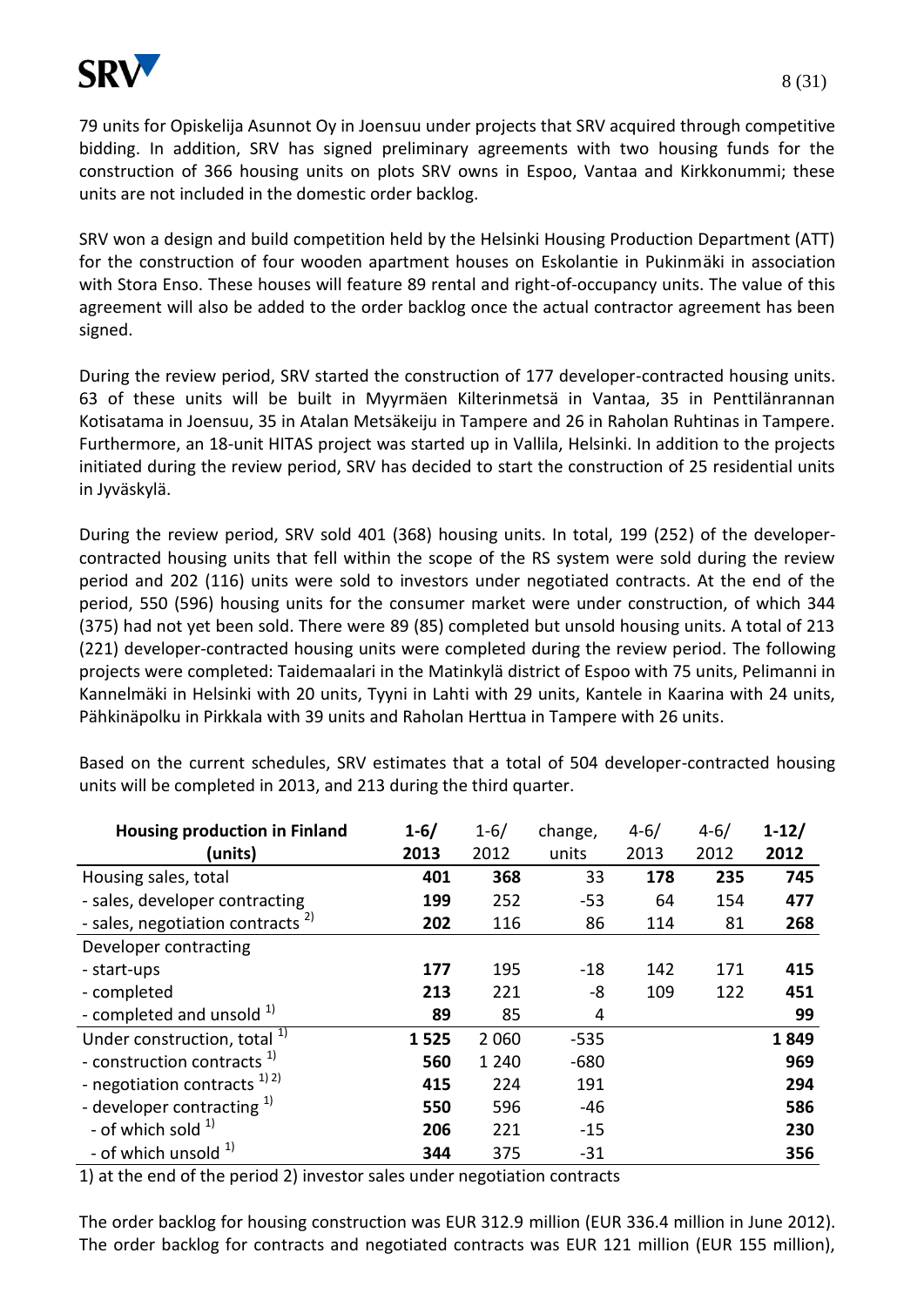

and its share of the order backlog was 39 per cent (46%). Of the housing production order backlog, EUR 172 million (EUR 212 million) was sold. The completed yet unsold order backlog was EUR 24 million (EUR 21 million). The developer-contracted unsold order backlog under construction amounted to EUR 117 million (EUR 103 million).

| Order backlog, housing construction in |         |         | change,     |          |
|----------------------------------------|---------|---------|-------------|----------|
| <b>Finland (EUR million)</b>           | 30.6.13 | 30.6.12 | <b>MEUR</b> | 31.12.12 |
| Negotiation and construction contracts | 121     | 155     | $-34$       | 129      |
| Under construction, sold developer     |         |         |             |          |
| contracting                            | 52      | 56      | -5          | 59       |
| Under construction, unsold developer   |         |         |             |          |
| contracting                            | 117     | 103     | 13          | 119      |
| Completed and unsold developer         |         |         |             |          |
| contracting                            | 24      | 21      | 2           | 28       |
| Total                                  | 313     | 336     | -24         | 336      |

SRV continued to participate in the RYM PRE research programme work package, led by Senate Properties, which will continue until the end of 2013. The programme seeks to create a business model and operational culture that utilise information modelling and support sustainable development for the built environment. SRV's research project deals with the development of a general information model process that utilises modelling to facilitate cooperation and the progress of construction projects.

SRV is a participant in two projects conducted as part of the Aalto University's Energizing Urban Ecosystems (EUE) programme, which seeks to identify operating models and solutions for the challenges and opportunities involved in urbanisation.

In 2012, SRV joined the Nordic Built Charter initiative, a Nordic trade and industry policy programme aiming at green growth. The programme will run from 2012 to 2014 and is funded by the Nordic Council of Ministers and Nordic Innovation. The programme involves defining the key challenges experienced in the Nordic construction sector, arranging an innovation competition involving the renovation of five pre-selected sites, and introducing the new concepts developed during the programme.

| <b>International operations</b> | $1 - 6/$ | $1 - 6/$ | change,     | change, | $4 - 6/$ | $4 - 6/$ | $1-12/$ |
|---------------------------------|----------|----------|-------------|---------|----------|----------|---------|
| (EUR million)                   | 2013     | 2012     | <b>MEUR</b> | %       | 2013     | 2012     | 2012    |
| Revenue                         | 73.9     | 39.0     | 34.9        | 89.6    | 50.4     | 18.9     | 73.1    |
| Operating profit                | 11.5     | $-4.5$   | 16.0        |         | 12.3     | $-1.9$   | $-3.2$  |
| Operating profit, %             | 15.6     | $-11.5$  |             |         | 24.5     | $-9.9$   | $-4.4$  |
| Order backlog                   | 187.6    | 84.5     | 103.1       | 121.9   |          |          | 53.4    |

International Operations comprises SRV's construction and property development business in Russia and Estonia.

Revenue from International Operations totalled EUR 73.9 million (EUR 39.0 million) and accounted for 22 per cent of the Group's revenue (13%). Operating profit was EUR 11.5 million (EUR -4.5 million). Most of the revenue was generated by the construction of the Pearl Plaza shopping centre, 50%-owned by SRV, and the sale of a 55 per cent stake in the Okhta Mall shopping centre project in St. Petersburg. Growth in the level of activity, the sale of the holding in the shopping centre project,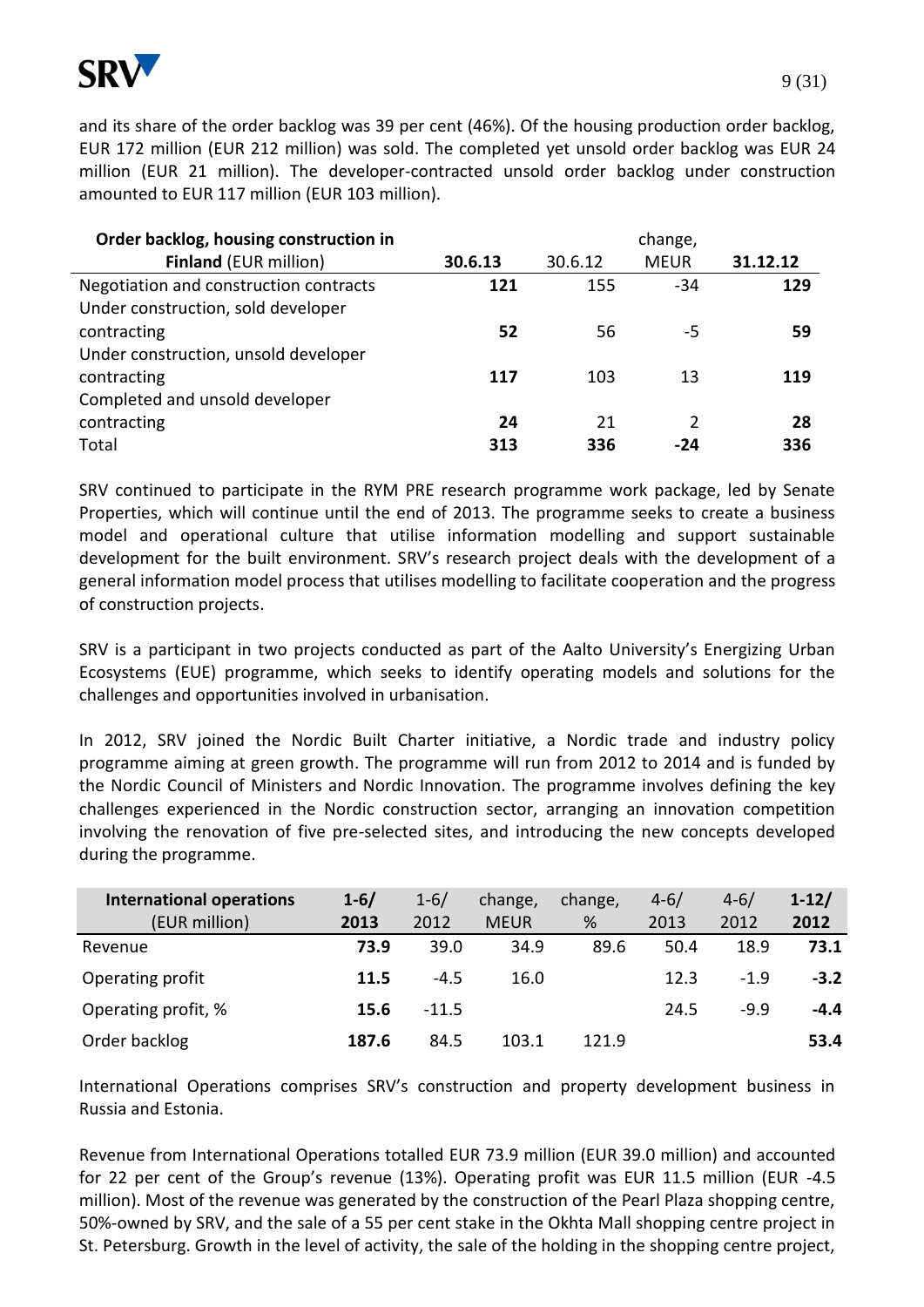

and the implementation of cost-savings measures contributed to the improvement in operating profit. Operating profit was also increased by an EUR 8.3 million change in the fair value of the holding in the Okhta Mall shopping centre when SRV lost its controlling interest in a transaction carried out in June and its remaining holding was measured at fair value. A proportion of the profit margin of construction equivalent to the ownership of SRV's associated company is eliminated from operating profit. The operating profit for the comparison period was reduced by EUR 1.1 million in non-recurrent depreciation booked for a warehouse that was destroyed in SRV's Septem City block in St. Petersburg in January 2012. The order backlog was EUR 187.6 million (EUR 84.5 million). The order book was increased by project management contractor agreements for the Okhta Mall shopping centre that were signed in June and are valued at a total of over EUR 160 million. Construction is expected to be started in late 2013, once the final building permit has been secured.

Revenue for the second quarter was EUR 50.4 million (EUR 18.9 million in 4-6/2012) and operating profit EUR 12.3 million (EUR -1.9 million). Revenue and operating profit grew particularly due to the sale of the holding in the Okhta Mall shopping centre project and the fair value measurement of the minority holding. In addition, growth in the level of activity and the implementation of cost-savings measures contributed to the improvement in operating profit.

### **Russia**

SRV has developed its large-scale Septem City project in the Okhta area of St. Petersburg for several years. The project covers a total of 8.5 hectares. The plans for the area include constructing a complex measuring over 400,000 m2, including the Okhta Mall shopping centre, office and business premises, as well as premises for hotel, restaurant, and entertainment services. The project will be implemented in numerous phases. The realization of the project's Phase I, the Okhta Mall shopping centre of 144,000 m2, was commenced when the Russia Invest investment company owned by SRV, Ilmarinen, Sponda, Etera and Onvest made an investment decision about the project. Russia Invest bought a 55 per cent holding in Phase I of Septem City project from SRV and will invest about EUR 50 million in the project. In addition to its direct ownership of the remaining 45 per cent, SRV owns part of the project through its holding in Russia Invest. SRV still has a 100 per cent holding of the other phases in the large-scale Septem City project.

The shopping centre investment is valued at a total of about EUR 250 million. A letter of intent has been signed with a Russian bank for EUR 160 million in loan financing for the project. The aim is to sign the final loan agreement by the end of the year. According to the investment decision, SRV will invest about EUR 44 million into the project while it is under construction. The cash flows from the project management agreements and the sale of the holding will cover the amount of capital committed to the project.

In June, SRV signed project management contractor agreements valued at over EUR 160 million with a Russian project company on the development, design, leasing, marketing and construction of the Okhta Mall shopping centre. Construction is expected to begin in late 2013 once the final building permit has been secured. The shopping centre will be opened in spring 2016. It will have about 144,000 m2 of floor area, with leasable space of 75,000 m2. Two underground parking levels, a hypermarket and four aboveground levels will be built. Okhta Mall will be located by the banks of the River Okhta close to the heart of St. Petersburg. It will be the first shopping centre in the downtown area with a hypermarket. Preliminary lease agreements have already been signed for more than 25 per cent of the leasable premises. The target for annual rental income from the shopping centre is about EUR 33 million.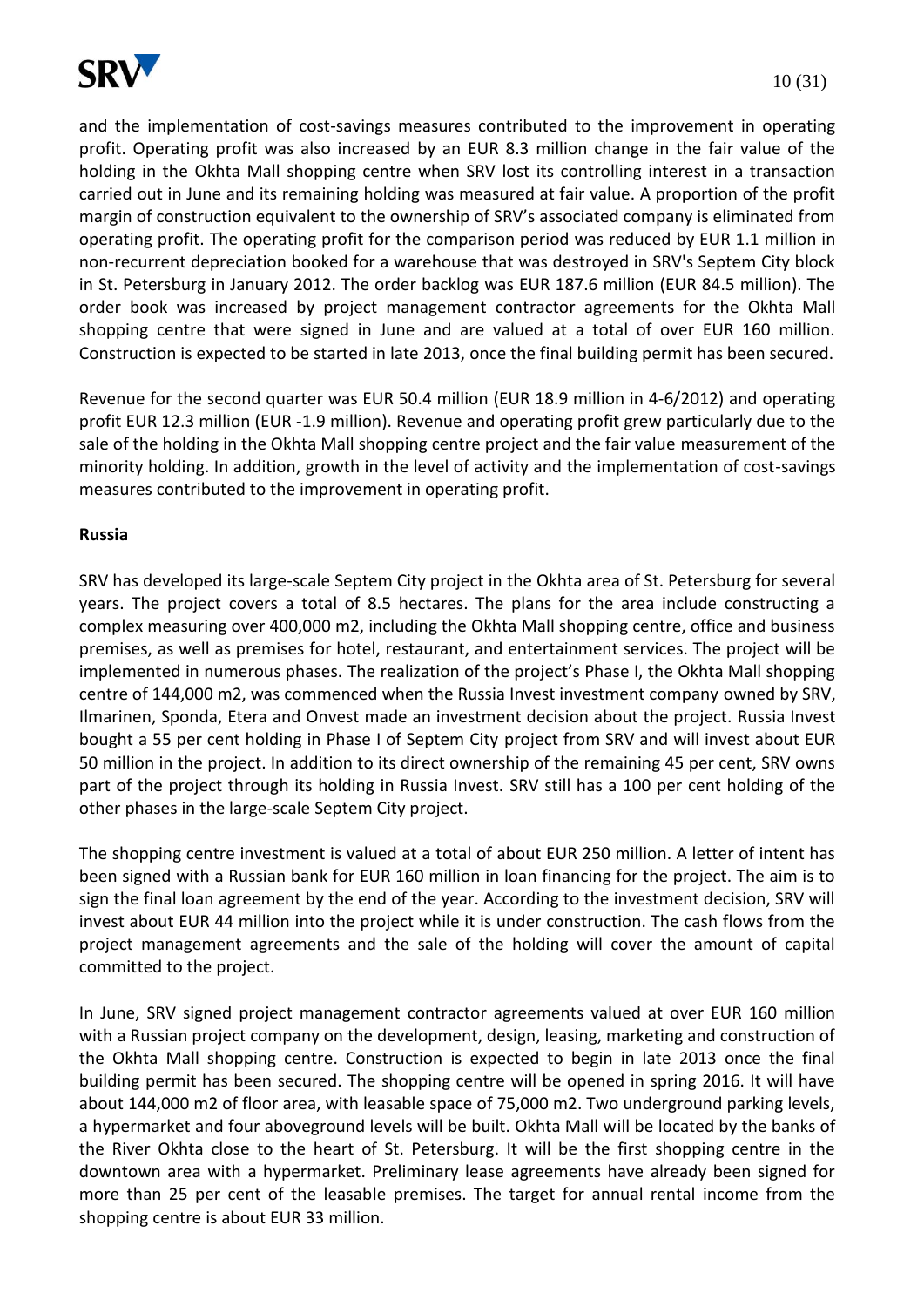Slightly over half of the EUR 95.5 million investment capacity of the Russia Invest investment company will be earmarked for the Okhta Mall project. The remaining capital will be committed when investments have been identified and investment decisions finalised. The remainder of development project funding will be covered with project-specific bank loans. The stakeholders' objective is to withdraw from developed projects within roughly three years after their completion.

Construction of the Pearl Plaza shopping centre, owned jointly by SRV and the Shanghai Industrial Investment Company, is in full swing. Total investment in the project amounts to approximately EUR 140 million. SRV's ownership in the joint venture is 50 per cent, and SRV has invested roughly EUR 22 million in the project. In addition to investment from the owners, bank financing has been secured with a EUR 95 million financing agreement with a partner from China. In line with the project management contractor agreement, SRV has been responsible for planning, constructing, developing and leasing out the site. The total value of SRV's project management contracts at the site exceeds EUR 120 million. The shopping centre will be opened to the public in full in August 2013. The centre's anchor tenants are Prisma, Hennes & Mauriz, Sportmaster, M.Video, Detsky Mir, Kinomir-21 and Sculptors. In addition to the anchor tenants, many international brands will operate in the shopping centre. Demand for leases has been good, underlining both the draw of the Pearl Plaza shopping centre and the strength of the St. Petersburg shopping centre market. Over 82 per cent of the premises have already been leased and once the current final-stage negotiations are completed, all of the premises will be reserved. The target for annual rental income from the shopping centre is about EUR 18 million.

The design of Phase II of the Pearl Plaza shopping centre has been started and, according to preliminary plans, construction of Phase II can be launched sometime next year. Preliminary lease reservations have been made for about 30 per cent of the Phase II premises.

Analysis of the VTBC-Ashmore Real Estate Partners I fund's investment sites in Moscow continued during the review period. The fund invests primarily in the construction of offices, commercial premises, hotels, and upscale housing in Moscow and St. Petersburg. SRV's share of the investment commitments in the first phase is EUR 20 million. The other investors involved in the fund are VTB Capital and Ashmore Group Plc ('Ashmore'), together with the funds they control, and the Finnish pension insurance companies Ilmarinen and Etera. VTB Capital and Ashmore are partners in the fund's General Partner company and also act as asset managers, taking care of investment identification and financing arrangement tasks. SRV acts as both an investor and project management contractor with respect to the fund. The fund's first investment was made in September 2011, when it acquired an office and logistics property in Moscow.

The current office space of the Etmia II office and parking garage project in the heart of Moscow has been leased out in its entirety. Rental income in 2013 is estimated to total approximately EUR 4.2 million. SRV is a co-owner in the project with a 50 per cent stake, and also acted as the project management contractor. Sales efforts are underway with the aim of selling the project to investors during 2013.

Development of the St. Petersburg Eurograd logistics area has been temporarily suspended due to the local partner's financing difficulties. SRV has a 49 per cent holding in the Russian company that owns a 24.9-hectare land area located north of St. Petersburg, in the immediate vicinity of the Ring Road.

The new commercial concept plan for the Mytishi shopping centre project in the Moscow region has been completed. Reservation agreements have been signed for about 50 per cent of the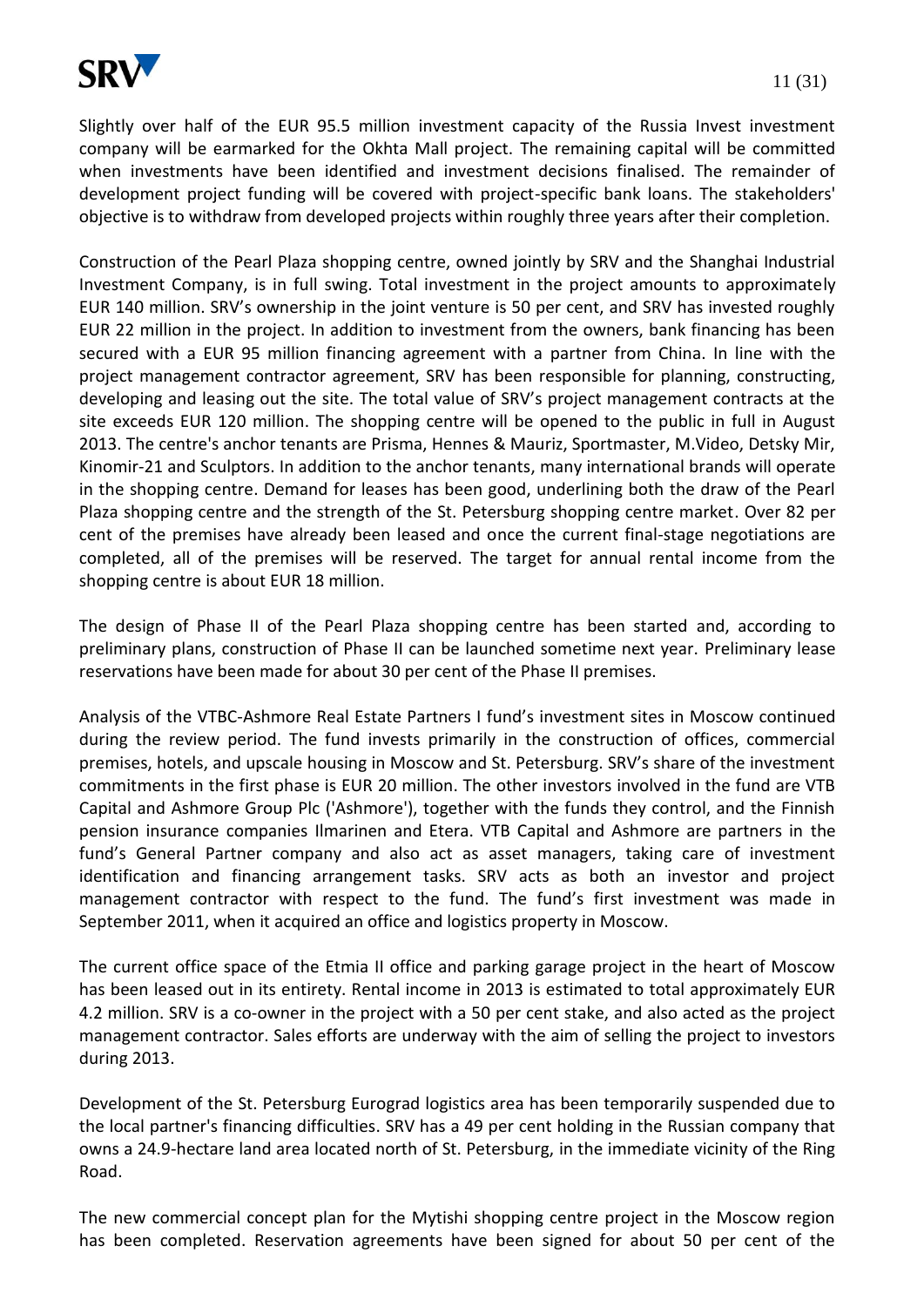

premises. This is also expected to accelerate progress in financing negotiations. The majority owner of the project is the Finnish real-estate investment company Vicus, which holds a 75 per cent stake. SRV owns 25 per cent of the shopping centre project and its total investments amount to EUR 7.5 million.

Six apartments in the Papula residential area project in Vyborg were sold during the review period (13 apartments 1-6/2012). At the end of the period, 17 units remained unsold (27). The start-up of the construction of the next buildings is currently being planned.

### **Estonia**

In April 2013, SRV completed a new bakery building for an Estonian subsidiary of the VAASAN Group. At the end of the period, four housing units remained unsold (12) in Estonia.

| <b>Other Operations</b><br>(MEUR) | $1 - 6/$<br>2013 | $1 - 6/$<br>2012 | change,<br><b>MEUR</b> | change,<br>% | $4 - 6/$<br>2013 | $4 - 6/$<br>2012 | $1 - 12/$<br>2012 |
|-----------------------------------|------------------|------------------|------------------------|--------------|------------------|------------------|-------------------|
| Revenue                           | 6.3              | 7.4              | $-1.1$                 | $-14.6$      | 3.0              |                  | 14.4              |
| Operating profit                  | $-2.7$           | $-1.9$           | $-0.8$                 |              | $-1.3$           | $-0.9$           | $-4.7$            |

Other Operations mainly comprise the SRV Group Plc and SRV Kalusto Oy businesses.

The revenue from Other Operations during the review period was EUR 6.3 million (EUR 7.4 million) and operating profit was EUR -2.7 million (EUR -1.9 million). A fall in operating volumes impacted trends in both revenue and operating profit. During the period, development costs expensed for SRV's projects amounted to EUR 1.1 million (EUR 1.4 million). Revenue for the second quarter was EUR 3.0 million (EUR 3.7 million in 4-6/2012) and operating profit EUR -1.3 million (EUR -0.9 million). During the second quarter, development costs expensed for SRV's projects amounted to EUR 0.6 million (EUR 1.0 million).

### **Group project development**

SRV's development project, Keilaniemi residential towers, is progressing. On 28 June 2013 the Administrative Court of Helsinki dismissed the filed complaints against the city plan ruling made by the Espoo City Council on 21 May 2012. Leave to appeal against the Administrative Court's ruling has been applied to the Supreme Administrative Court. The project's total scope is about 72,000 square metres of floor area of housing units.

SRV, Mutual Pension Insurance Company Varma and SATO Corporation are progressing with their project to develop the Niittykumpu district in Espoo. On 24 April 2013, the Espoo City Planning Committee approved the proposed city plan for the metro station area to be presented to the municipal board. The city plan changes will next be reviewed by the municipal board in autumn 2013. SRV aims to be ready to launch construction during 2014.

SRV and Orion are developing a residential area on a property owned by Orion in the Ylä-Mankkaa district of Espoo. The proposal for the alteration of the city plan will be reviewed by the municipal board in autumn 2013. The project's total scope is about 36,000 square metres of floor area from which SRV has a right to purchase at least 40%. SRV aims to be ready to launch housing construction in 2014.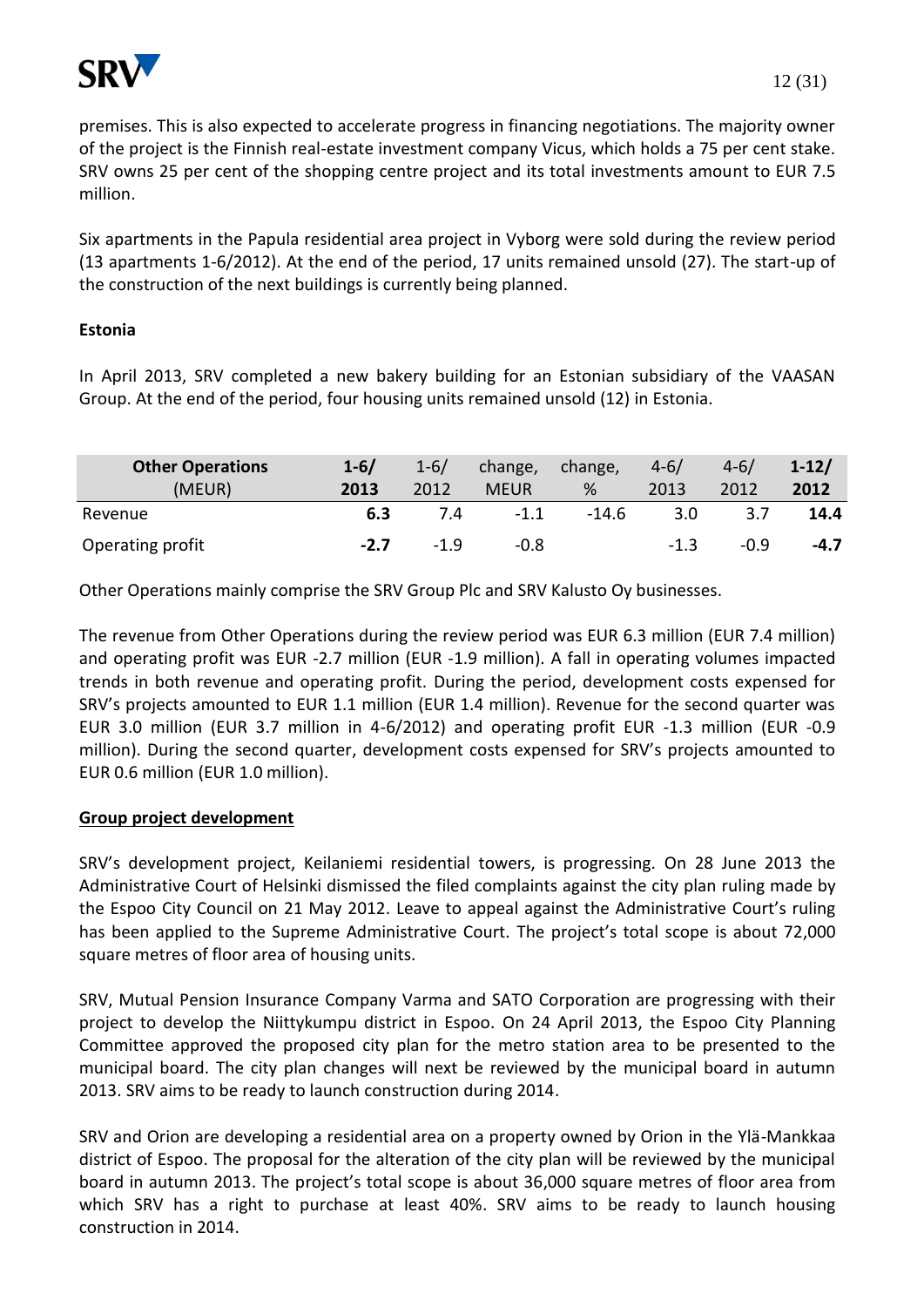

SRV, Mutual Pension Insurance Company Ilmarinen and SATO Corporation are progressing with their project to develop their jointly owned area in Perkkaa, Espoo. The Espoo City Planning Committee approved the proposed city plan for viewing on 12 June 2013. The scope of the project is being confirmed at about 110,000 square metres of housing building rights, of which SRV's share is one third. The aim is to launch housing construction during 2014.

### **Financing and financial position**

Net operational cash flow was EUR 28.1 million (EUR -10.9 million in 1-6/2012). Cash flow improved particularly due to a decrease in short-term receivables, as SRV's associated company Etmia II refinanced its construction funding from SRV with a long-term project loan of about EUR 33 million. The Group's inventories stood at EUR 435.0 million (EUR 389.6 million), of which land areas and plot-owning companies accounted for EUR 162.5 million (EUR 184.4 million). The Group's invested capital amounted to EUR 510.9 million (EUR 472.0 million).

At the end of the review period, the Group's financing reserves totalled EUR 213 million with the Group's cash assets amounting to EUR 48 million, and open-ended account limits and committed undrawn financing reserves to EUR 165 million. The financial covenant of SRV's loans is the equity ratio, which is also reported to banks for developer-contracting projects as a ratio based on the percentage of completion. SRV's equity ratio based on percentage of completion was 36.9 per cent (on 30 June 2013).

During the review period, SRV received the final financial results of three previously completed projects. At the end of 2012, the company had EUR 24.7 million in trade receivables due from these projects. Reaching an agreement on disputes over these projects, which mainly concerned additional work and alterations, has improved the Group's liquidity, and the value of the Group's receivables outstanding for over 360 days amounted to EUR 3.1 million (EUR 24.3 million on 31 December 2012).

Investments in SRV's developer-contracted housing and commercial construction projects in Finland, both under construction and completed, total EUR 209.7 million, of which about EUR 37 million is tied up in infrastructure construction in the Kalasatama Centre. SRV estimates that the completion of these projects (excl. the Kalasatama Centre) requires another EUR 49 million. Undrawn housing corporation loans and receivables for housing construction projects and undrawn commercial construction financing amounted to EUR 64 million. Investments in completed international projects amount to EUR 5.1 million, of which EUR 0.3 million relates to unsold housing projects in Estonia, EUR 3.2 million to unsold housing projects in Vyborg, and EUR 1.6 million to the Etmia office project. SRV's investment commitments increased to EUR 51.2 million due to agreements related to the implementation of the Okhta Mall shopping centre (EUR 15.0 million). The cash flows from the project management agreements and the sale of the holding will cover the amount of capital committed to the project.

The equity ratio stood at 35.2 per cent (29.7% on 30 June 2012). The change in the equity ratio was affected by the hybrid bond issue. The Group's shareholders' equity totalled EUR 217.8 million (EUR 167.1 million). The Group's net interest-bearing liabilities were EUR 245.0 million (EUR 288.0 million). Net financing expenses totalled EUR -0.9 million (EUR -2.1 million). Return on investment was 6.6 per cent (2.7%) and return on equity 12.4 per cent (1.3%).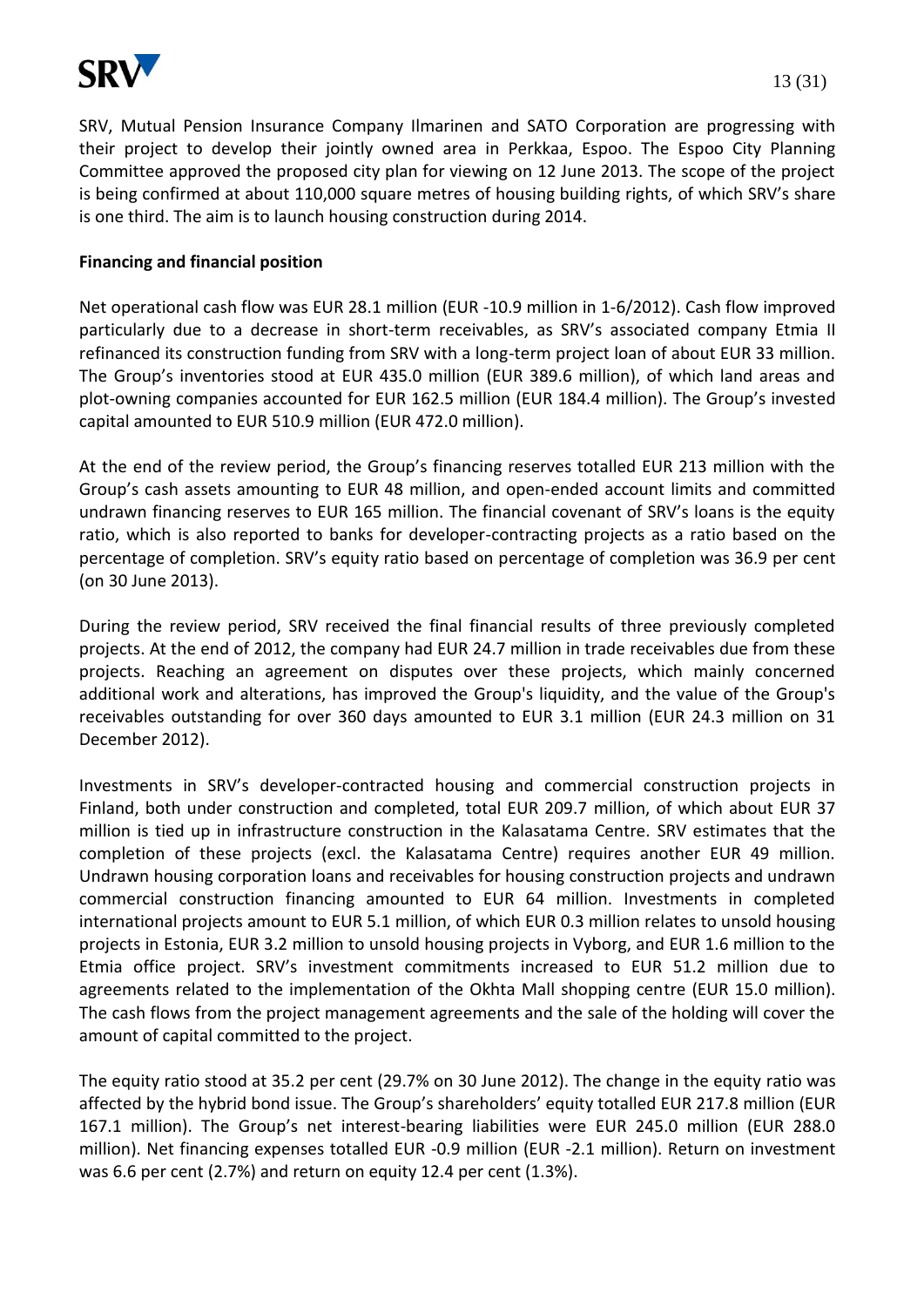

The Group's investments totalled EUR 3.0 million (EUR 1.2 million), and mostly consisted of investments in funds and the acquisition of machinery and equipment.

| Land reserve<br>30.6.2013                                                                      | <b>Business</b><br>construction | <b>Housing</b><br>construction | <b>International</b><br><b>Operations</b> | <b>Total</b> |
|------------------------------------------------------------------------------------------------|---------------------------------|--------------------------------|-------------------------------------------|--------------|
| Unbuilt land areas and land acquisition commitments                                            |                                 |                                |                                           |              |
| Building rights <sup>*</sup> , m <sup>2</sup>                                                  | 260 000                         | 327 000                        | 755 000                                   | 1 342 000    |
| Land development                                                                               |                                 |                                |                                           |              |
| agreements                                                                                     |                                 |                                |                                           |              |
| Building rights*, m <sup>2</sup>                                                               | 365 000                         | 274 000                        | 52 000                                    | 691 000      |
| Ruilding rights also include the estimated building rights/construction volume of unzoned land |                                 |                                |                                           |              |

### **Unbuilt land areas, land acquisition commitments and land development agreements**

Building rights also include the estimated building rights/construction volume of unzoned land reserves and land areas covered by agreements in projects that are wholly or partly owned by SRV.

### **Group structure**

SRV is Finland's leading project management contractor. SRV builds and develops commercial and business premises, housing units, and infrastructure and logistics projects. In addition to Finland, the company operates in Russia and the Baltic countries. SRV Group Plc, the Group's parent company, is responsible for the Group's management, treasury, finance and administrative functions. The Property Development and Building Systems units support and serve all of the Group's business operations.

SRV's business segments are Domestic Operations, International Operations, and Other Operations. The Domestic Operations segment consists of property development and domestic construction operations led by SRV Construction Ltd. Domestic Operations are divided into housing construction and commercial construction, which comprises retail, office, logistics, earthworks and rock construction operations. International Operations comprises SRV's business activities in Russia and Estonia. Other Operations consists primarily of the SRV Group Plc and SRV Kalusto Oy's operations.

### **Changes in the Group structure**

To streamline the Group structure and as part of the decision to withdraw from the Latvian realestate market and focus in future on Estonia in the Baltic countries, SRV decided to merge SRV Baltia Oy with SRV Group Plc. The aim is to complete the necessary corporate legal processes by the end of 2013.

### **Personnel**

SRV had an average payroll of 951 (989) employees, of whom 709 (714) were salaried employees. The parent company had an average staff of 54 (54) salaried employees. At the close of the review period, the Group had 1,012 (1,117) employees, of whom 54 (59) were employed by the parent company. 151 (183) employees were employed by international subsidiaries. SRV's Domestic Operations employed a total of 106 (173) trainees (students on work placements and students working on their thesis or diploma). SRV offers summer jobs to students and a wide range of trainee opportunities, particularly to those studying construction. Systematic cooperation with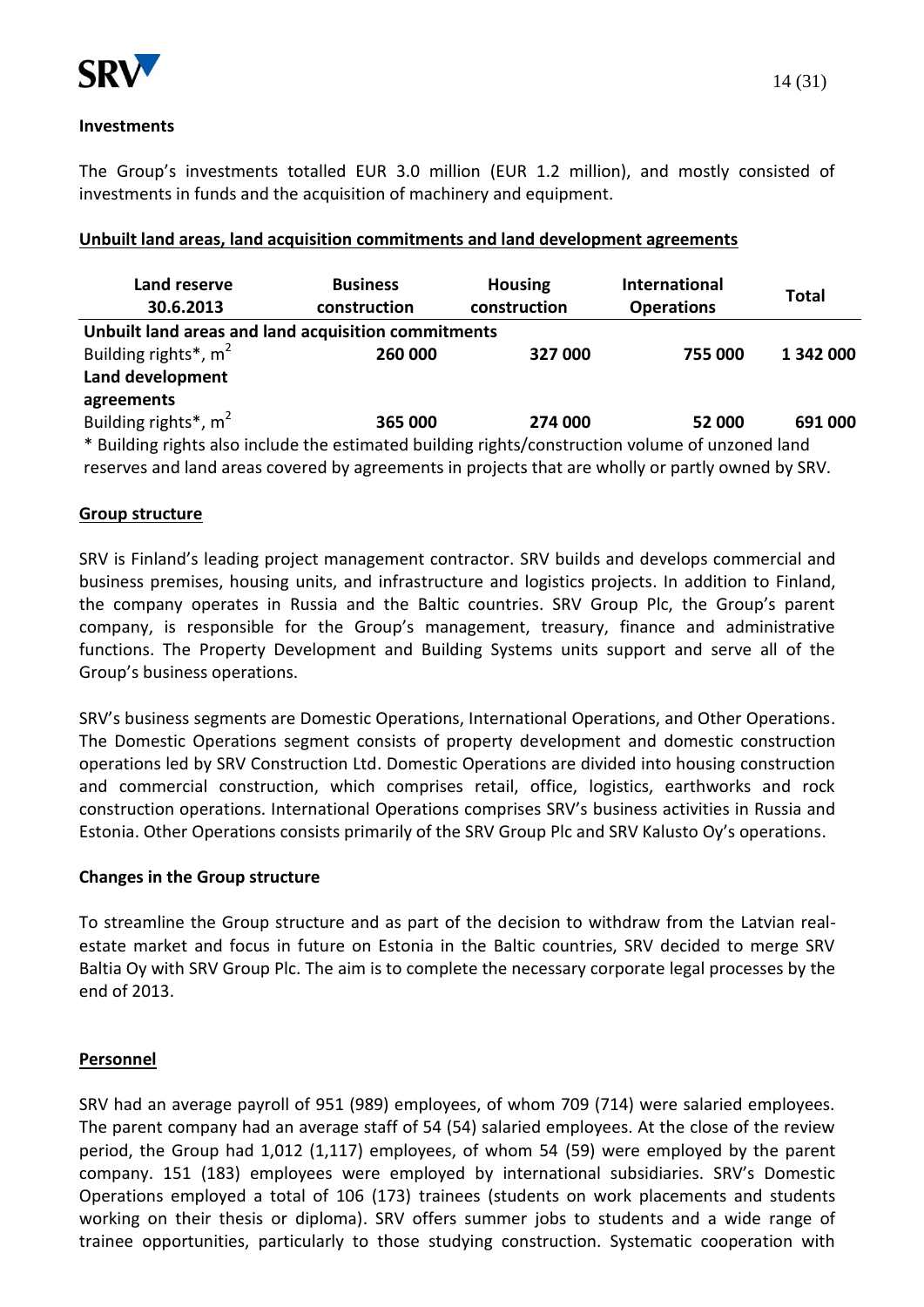

15 (31)

educational institutions and universities fosters continuity for SRV's own trainee programme, enabling young people to combine studying and work as naturally as possible.

SRV's human resources strategy is designed to secure the availability and high motivation of personnel, and to ensure continued competence and leadership development. In early 2013, the most significant investments in competence development were allocated to contract law and the management of additional work and alterations. Customised internal training programmes have been designed for construction site personnel and those in charge of projects. The content of SRV's occupational safety training has been updated to better serve the Group's supervisors and salaried employees.

|                                 |           |           | Percentage of   |
|---------------------------------|-----------|-----------|-----------------|
| Personnel by business area      | 30.6.2013 | 30.6.2012 | Group personnel |
|                                 |           |           | 30.6.2013       |
| <b>Domestic Operations</b>      | 765       | 818       | 75,6            |
| <b>International Operations</b> | 158       | 194       | 15,6            |
| Other operations                | 89        | 105       | 8,8             |
| Group, total                    | 1012      | 1117      | 100,0           |

### **Outlook for construction**

The prolonged crisis in Europe and the sluggishness of the world economy also weaken the outlook of the Finnish economy. The problems facing economic growth have turned out to be longer-term than before and total production is expected to contract in Finland in 2013. The number of building construction start-ups is also forecast to keep falling in 2013. The rise in building costs has levelled out.

General uncertainty has caused a slight slowdown in the demand for housing. The construction of about 28,800 housing units was begun in Finland in 2012, and the forecast for 2013 is about 27,000. Demand for housing currently involves major uncertainty factors. In the longer term, trends such as migration to population growth centres and the smaller size of households will maintain the need for housing construction in Finland.

Commercial and office real-estate markets have remained muted. Both reduced demand and increased supply are burdening the usage rate of office premises in the Helsinki Metropolitan Area. However, there is a need for modern premises with good transport connections. The number of commercial and office construction start-ups is expected to see a slight year-on-year decrease in 2013.

Further stable growth is expected in renovation construction. An increase in building stock, the ageing of existing buildings, and modernisation requirements will also support renovation construction in the future. The situation in infrastructure construction has weakened due to a decline in new building construction work and a contraction in investments in highway construction and maintenance.

Last year, the Estonian economy grew by 3.2 per cent, with domestic demand as the engine of growth. Economic growth is expected to pick up the pace towards the end of the year in step with the gradual recovery of export demand and willingness to invest. The Estonian office and retail premises market is recovering gradually.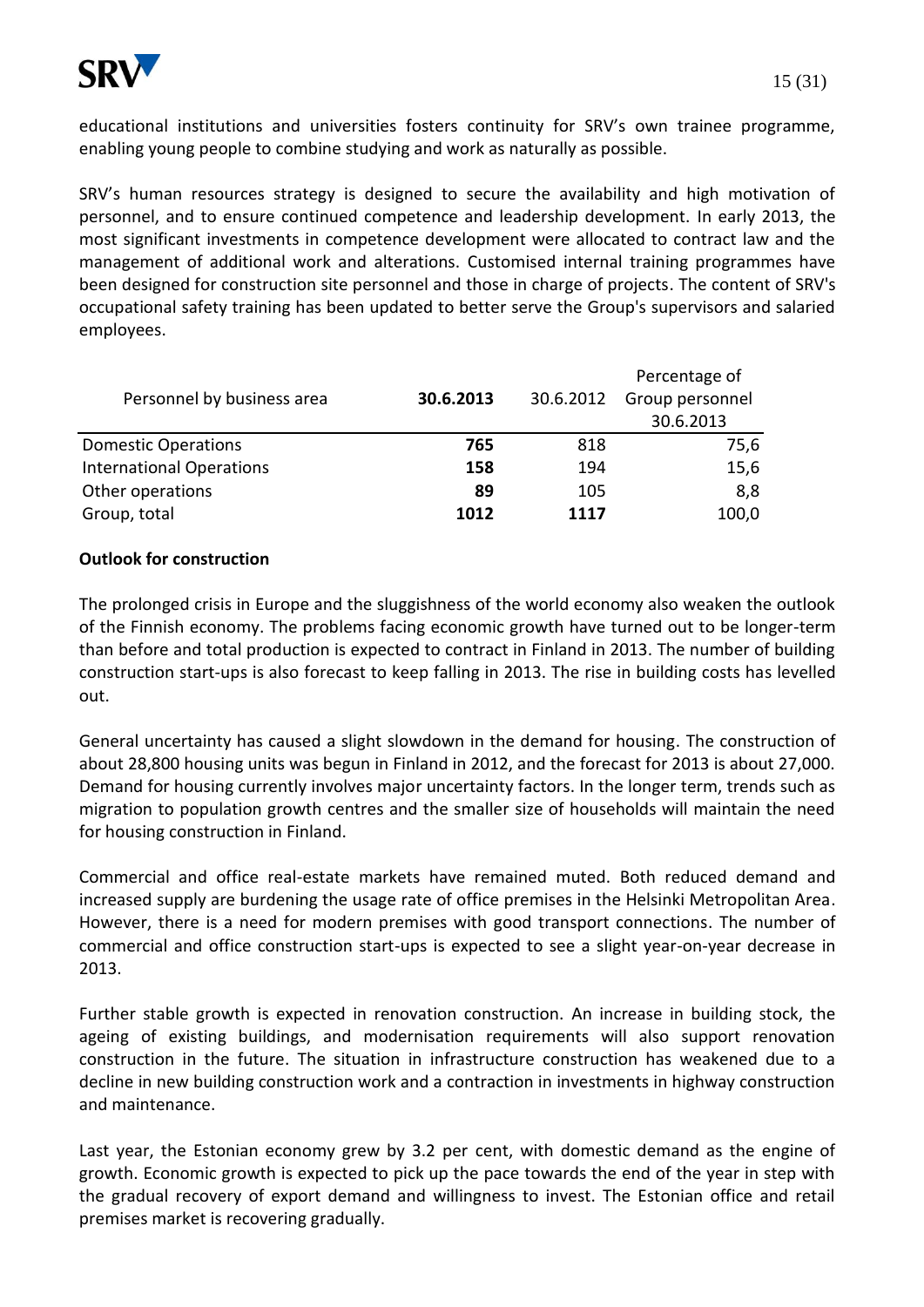

Russian economic growth slackened significantly in the latter half of last year. Growth in private consumption has slowed down during the year. The GDP growth estimate for 2013 is around 2.4 per cent. The outlook is depressed by the assumption that the price of oil will decline.

#### **Risks, risk management and corporate governance**

General economic trends and changes in customers' operating environments have an immediate effect on the construction and property markets, and this may, for example, alter the volume of SRV's order backlog and the profitability of operations. It may also lead to an increased amount of capital being invested in projects for a longer time. A change in the general level of interest rates has a direct impact on both SRV's cash flow from operating activities and financing costs. The general economic climate is unstable, and the international financial crisis is contributing to economic uncertainty. Property values are under pressure, and the number of property transactions and, in particular, new large-scale project start-ups remains low due to economic uncertainty and difficulties in securing financing. Demand for property investments has remained weak.

Compared to the pre-recession period, financing is more difficult to obtain from banks, bank regulation is becoming increasingly strict, and loan margins, which are already notably higher, are continuing to rise. Despite the extremely low interest rate level, financing costs will grow as loan margins continue to rise. If the international financing crisis escalates, it may further increase the cost of financing and weaken its availability. If the availability of financing for clients continues to weaken, client receivables may grow, posing challenges to SRV's liquidity.

In developer-contracted projects, recognition of revenue is largely based on the completed contract method, and recognition depends on the percentage of sold premises in delivered projects. The delivery schedules of developer-contracted projects can have a material impact on the development of revenue and profit for the financial year and the quarters. Factors that affect project sales include the premises' occupancy rate and the availability of financing for buyers. When sales are delayed, the recognition of revenue and operating profit is likewise delayed. Postponed start-ups in developer-contracted projects increase development expenses, which are recognised as costs.

The slowdown in housing sales will increase sales and marketing costs and interest expenses in developer-contracted housing production. The Finnish housing market has been performing reasonably well, but economic uncertainty and tax increases (both those which have come into effect and which are being planned) have weakened the outlook for and volume of housing sales. The asset transfer tax on the transfer of shares in a housing corporation was raised to 2.0 per cent as of 1 March 2013, and this tax is now also applicable to the corporate loan included in the shares. Banks' margins on both homebuyers' mortgages and housing corporation loans for housing construction have been climbing steeply during the year. Key risks affecting housing unit demand include changes in consumer confidence, the availability of financing, and a significant rise in interest rates.

Construction is subject to significant cost risks relating to subcontracting and procurements. Longterm planning is vital to keeping these risks under control. SRV's operating model requires an adequate supply of skilled and competent personnel. A weak economic cycle increases financial risks relating to subcontractors. The construction sector has implemented a reverse value added tax policy, which, as a method, requires greater administrative accuracy. Warranty and liability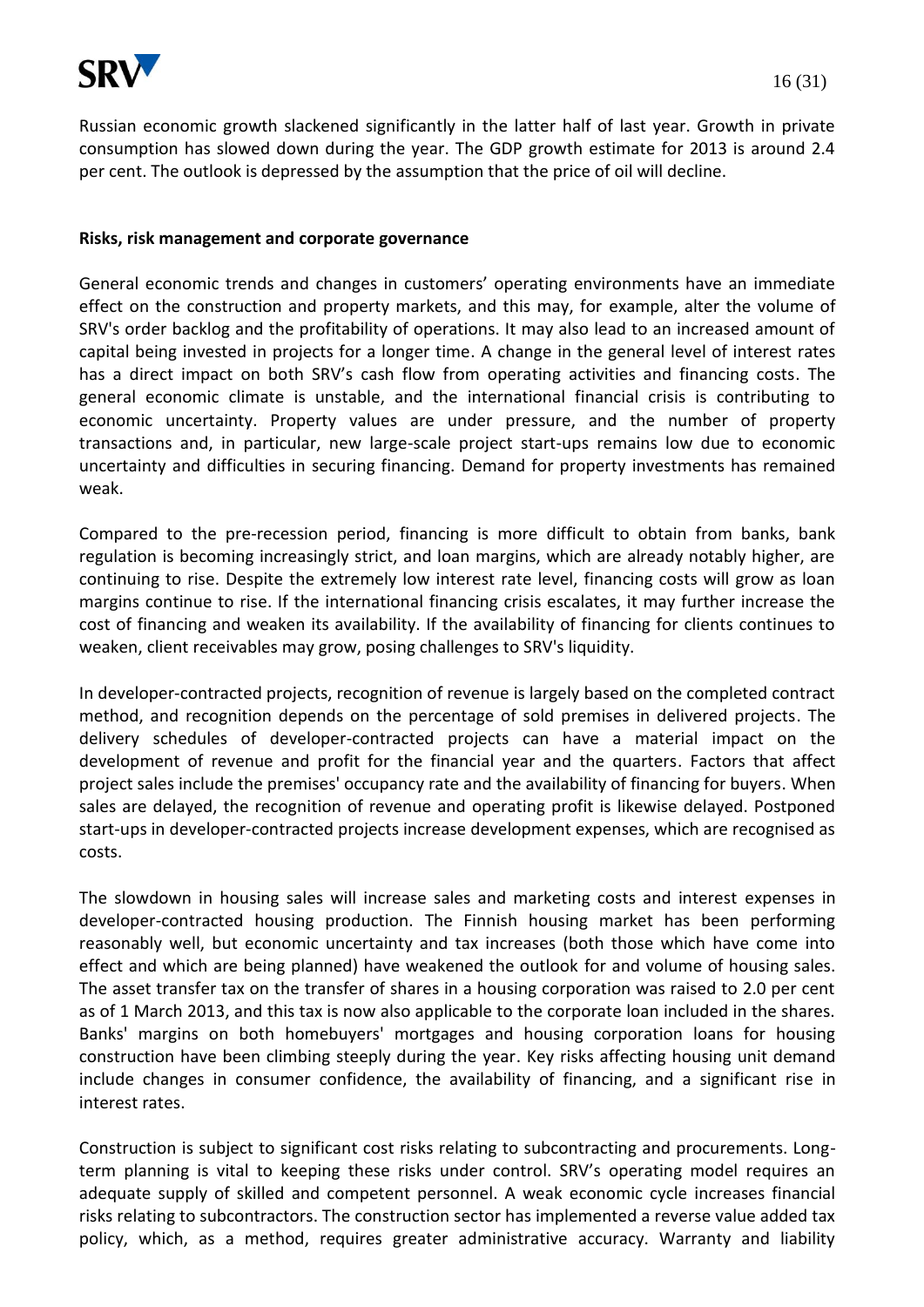

obligations related to construction can last up to ten years. The rise in building costs has levelled out.

SRV's revenue is generated by construction projects, and the company's result depends on the profitability of individual projects and their progress. Fierce competition for new orders in the construction sector may affect the volume and profitability of SRV's new order backlog. Contractor agreements for construction are extremely valuable. Their terms and conditions require all parties to achieve the agreed targets within a set timetable, and to adhere to agreed working methods. In particular, the implementation of additional works and alterations may involve financial risks that increase in a poor economic climate. Project receivables can include additional work and alterations, and these may involve complaints or be the subject of disputes over payment liability. According to segment managements' estimates, the provisions made by SRV may prove to be insufficient. If no mutual agreement on payment liability is reached during the final financial analysis of a project, the company may have to instigate legal proceedings against the client. The outcomes of legal proceedings involve uncertainties. On 30 June 2013, SRV had EUR 8.3 million (VAT 0%) in receivables from four completed projects (EUR 19.1 million from seven projects on 31 December 2012). These were related to client complaints or disputes over payment liability for additional work and alterations. SRV has started legal proceedings against some of these parties, as the issues could not be resolved through negotiation. In June, SRV initiated legal proceedings against Auroratalo Oy and HDL-Talot Oy concerning the payment liability for construction costs in the renovation and new construction contract of the Auroratalo building. The value of these disputes is about EUR 4.4 million, including VAT. SRV's management believes that these cases and their outcomes will not have a significant impact on SRV's financial standing.

In addition to land acquisition risks, property projects face other challenges, such as those related to the outcome of zoning, soil conditions, financing, the liquidity of funding based on financing commitments, the commercialisation of the project, implementation schedules and agreements, partners, the geographical location, and the type of project. In line with the IFRS requirements, SRV measures its land reserves at acquisition cost. If the acquisition cost plus construction costs is lower than the fair value of the planned project, the value of the plot will be reduced. In accordance with its strategy, SRV has focused on developer contracting projects and increased its land acquisition in Finland and Russia in particular. The availability of property financing affects start-up decisions and the progress of development projects. SRV's goal is to carry out major development projects in cooperation with real estate investors using project funding. SRV's investment commitments in projects entail maintaining sufficient liquidity and financing capacity. A decline in the availability of investor and project funding may increase SRV's own share of project funding, and this would lower the Group's equity ratio, reduce Group liquidity, and hinder the availability of other funding.

The financial risks related to SRV's operations are interest rate, currency, capital structure, liquidity and contractual party risks. These are presented in more detail in the Notes to the 2012 Financial Statements. Currency risks are divided into transaction risks and translation risks. Transaction risks are related to currency-denominated business and financing cash flows. Translation risks encompass investments made in foreign subsidiaries, the accounting effects of which are recorded in the translation differences for equity in the consolidated figures.

Liquidity risks may have an effect on the Group's earnings and cash flow if the Group is unable to ensure sufficient financing for its operations. SRV maintains adequate liquidity by means of efficient management of cash flows and solutions linked to it, such as binding lines of credit that are valid until further notice. The company has a long-term liquidity arrangement (EUR 100 million), which will mature in December 2015. The company's financing agreements contain customary terms and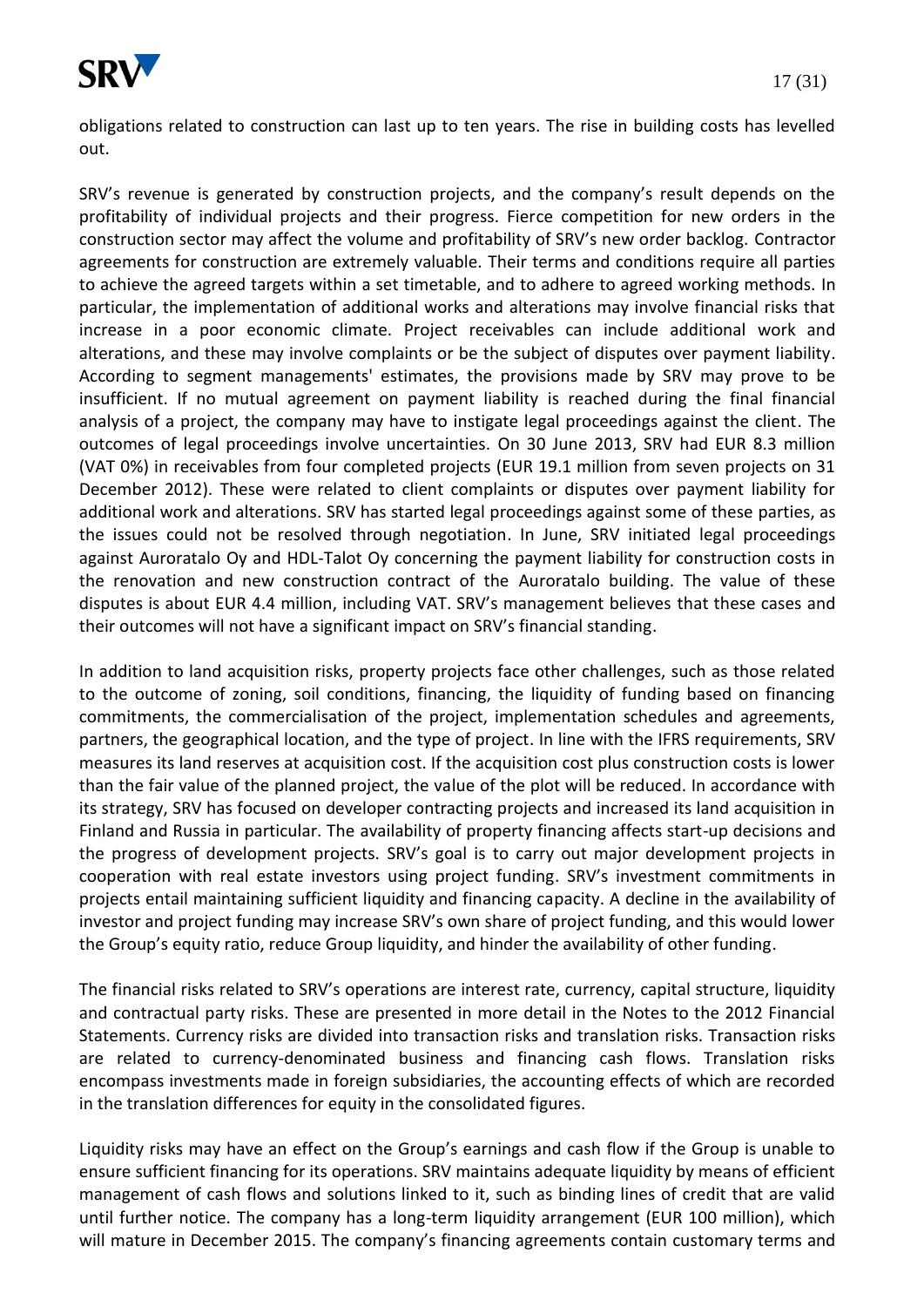

Capital structure risks may adversely affect the availability of financing for the Group if the company's equity ratio falls too low. The Group does not have a public credit rating issued by a credit rating institution. In order to maintain its capital structure, the Group may adjust its dividend payment, or issue new shares or bonds. In order to maintain its equity ratio, the Group may be forced to make changes in its business operations or use of capital. Plot investments, the profitability of business operations, delays in selling or turning over developer-contractor projects, and other increases in the balance sheet value all affect the equity ratio. The Group monitors the capital structure using its equity ratio. The Group seeks to keep its share of the capital in the balance sheet total (minus advances received) to at least 30 per cent. On 28 December 2012, SRV issued a EUR 45 million domestic hybrid bond (equity bond). The bond has no maturity, but the company has the right to redeem it in four years' time. The interest payable on the bond will increase after the first repayment date.

The Group's risk management is carried out in line with the Group's operations system, and control is exercised in accordance with the Group strategy approved by the Board of Directors of the Group's parent company. SRV also makes every effort to cover operational risks by means of insurance and contractual terms.

A more detailed account of SRV's risks, risk management and corporate governance policies has been published in the 2012 Annual Report and Notes to the Financial Statements.

## **Corporate governance and resolutions of general meetings**

The Annual General Meeting (AGM) of SRV Group Plc was held on 20 March 2013. The AGM adopted the Financial Statements and granted release from liability to the members of the Board of Directors and the President and CEO. As proposed by the Board of Directors, a dividend of EUR 0.06 per share was declared. The dividend was paid on 3 April 2013. Mr Ilpo Kokkila was elected chairman of the Board of Directors and Ms Minna Alitalo, Mr Arto Hiltunen, Mr Olli-Pekka Kallasvuo, Mr Timo Kokkila, and Mr Risto Kyhälä were elected to seats on the Board. The firm of public accountants Ernst & Young Oy was elected as the company's auditor. Mikko Rytilahti, authorised public accountant, acts as the principal auditor.

The AGM authorised the Board of Directors to decide on the acquisition of the company's own shares, using the company's unrestricted equity. The Board was authorised to acquire a maximum of 3,676,846 own shares in such a manner that the number of shares acquired on the basis of this authorisation, when combined with the shares already owned by the company and its subsidiaries, does not at any given time exceed 3,676,846 shares, or 10 per cent of all shares of the company. Based on this authorisation, the Board may acquire a maximum of 3,676,846 shares of the company in public trading arranged by Nasdaq OMX Helsinki Oy at a market price valid at the moment of acquisition, and a maximum of 1,000,000 shares of the company in public trading arranged by Nasdaq OMX Helsinki Oy or otherwise for a maximum price of EUR 4.45 per share, the maximum total being, however, 3,676,846 shares. The aforementioned authorisations include the right to acquire own shares otherwise than in proportion to the holdings of the shareholders. Shares acquired on the basis of this authorisation may be acquired in one or several instalments. The authorisations as described above shall be in force for 18 months from the decision of the general meeting and cancel the authorisation granted by the Annual General Meeting to the Board of Directors on 14 March 2012.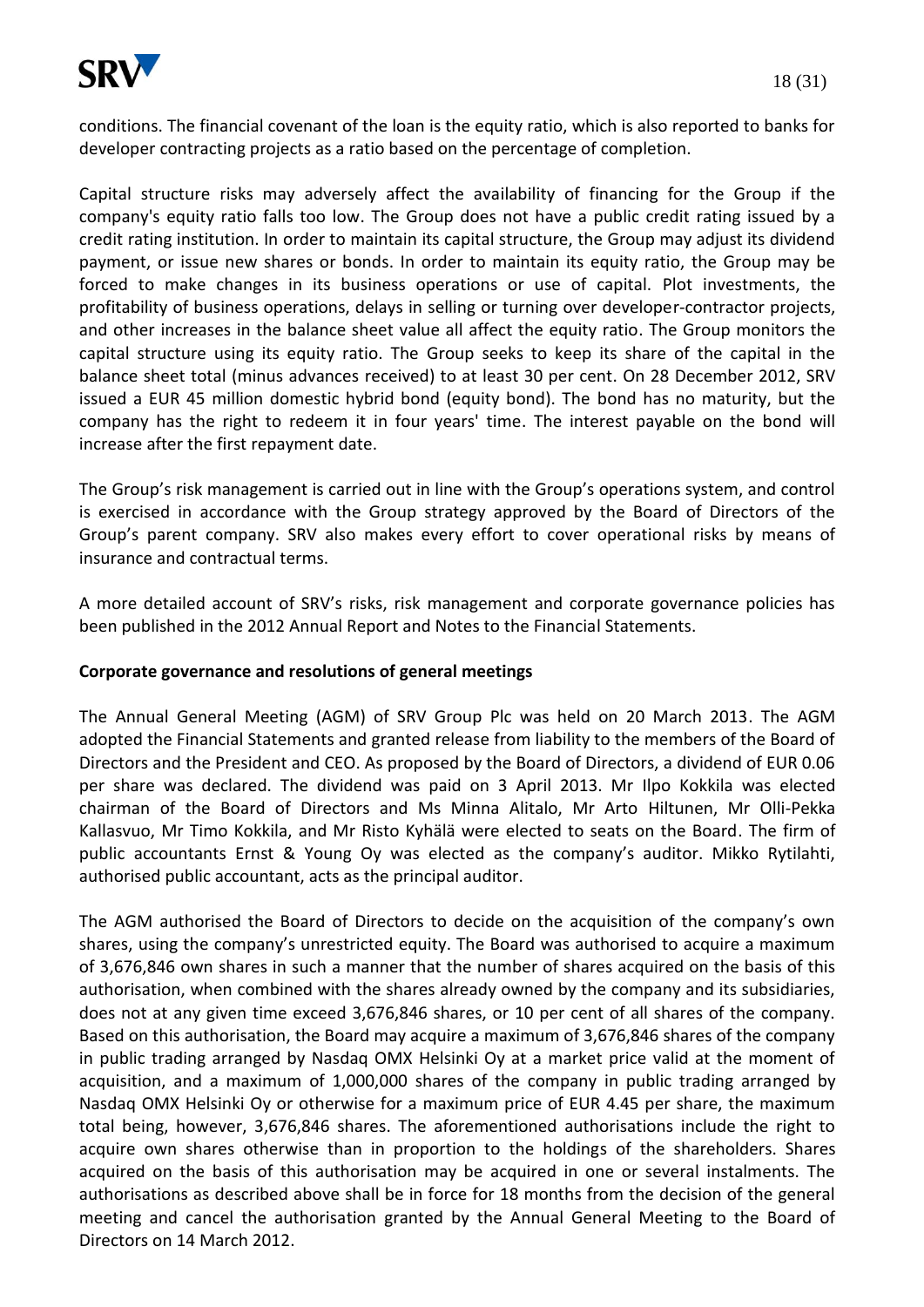

The AGM decided to change Section 9 of the company's Articles of Association as follows: The notice of a general meeting is published on the company's website no earlier than three months and no later than three weeks before the meeting. However, said notice of general meeting must be published no less than nine days before the General Meeting record date, as defined by the Limited Liability Companies Act. The Board of Directors may in addition decide to publish the notice of a general meeting, or a related announcement, in one or more newspapers according to the aforementioned timescale.

The Board of Directors of SRV Group Plc held its organisation meeting on 20 March 2013. Olli-Pekka Kallasvuo was elected as Chairman of the Board. Minna Alitalo was elected as Chair of the Audit Committee, and Olli-Pekka Kallasvuo and Timo Kokkila as members. Ilpo Kokkila was elected as Chairman of the Nomination and Remuneration Committee, and Arto Hiltunen and Risto Kyhälä as members.

### **Shares and shareholders**

SRV Group Plc's share capital is EUR 3,062,520. The share has no nominal value and the number of shares outstanding is 36,768,468. The company has one class of shares. SRV had a total of 5,806 shareholders on 30 June 2013.

The share closing price at OMX Helsinki at the end of the review period was EUR 3.28 (EUR 3.26 on 31 December 2012, change 0.6%). The highest share price in the review period was EUR 3.55 and the lowest was EUR 2.95. SRV's equity per share at the end of the review period amounted to EUR 4.87 (EUR 4.61 on 30 June 2012). During this period, the all-share index of the Helsinki Stock Exchange (OMX Helsinki) was up 1.6 per cent, and the OMX Construction and Materials index 2.1 per cent.

At the end of the review period, the company had a market capitalisation of EUR 116.4 million, excluding the Group's treasury shares. 1.6 million shares were traded during the period and the trade volume was EUR 5.3 million.

SRV bought back a total of 552,833 of its own shares when the Total Return Swap derivative contract with Nordea matured on 13 May 2013. According to the agreement made on 5 January 2010, the per-share acquisition cost was EUR 4.45. The number of treasury shares reported did not increase, because said shares were recognised as treasury shares while the derivative contract was in force. At the end of the review period, SRV Group Plc held 1,273,539 SRV Group Plc shares (3.5 per cent of the total number of the company's shares and combined number of votes). On 31 July 2013, the Group held 1,273,539 shares (3.5 per cent of the total number of the company's shares and votes).

## **Financial targets**

On 12 February 2013, SRV's Board of Directors confirmed the Group's strategy for 2013–2017. The Group's strategic targets are defined as follows:

- During the strategic period, SRV will focus on improving profitability rather than on growth
- International Operations will account for more than 20 per cent of Group revenue
- The operating profit margin will reach 6 per cent
- The return on equity will be at least 15 per cent
- The equity ratio will remain above 30 per cent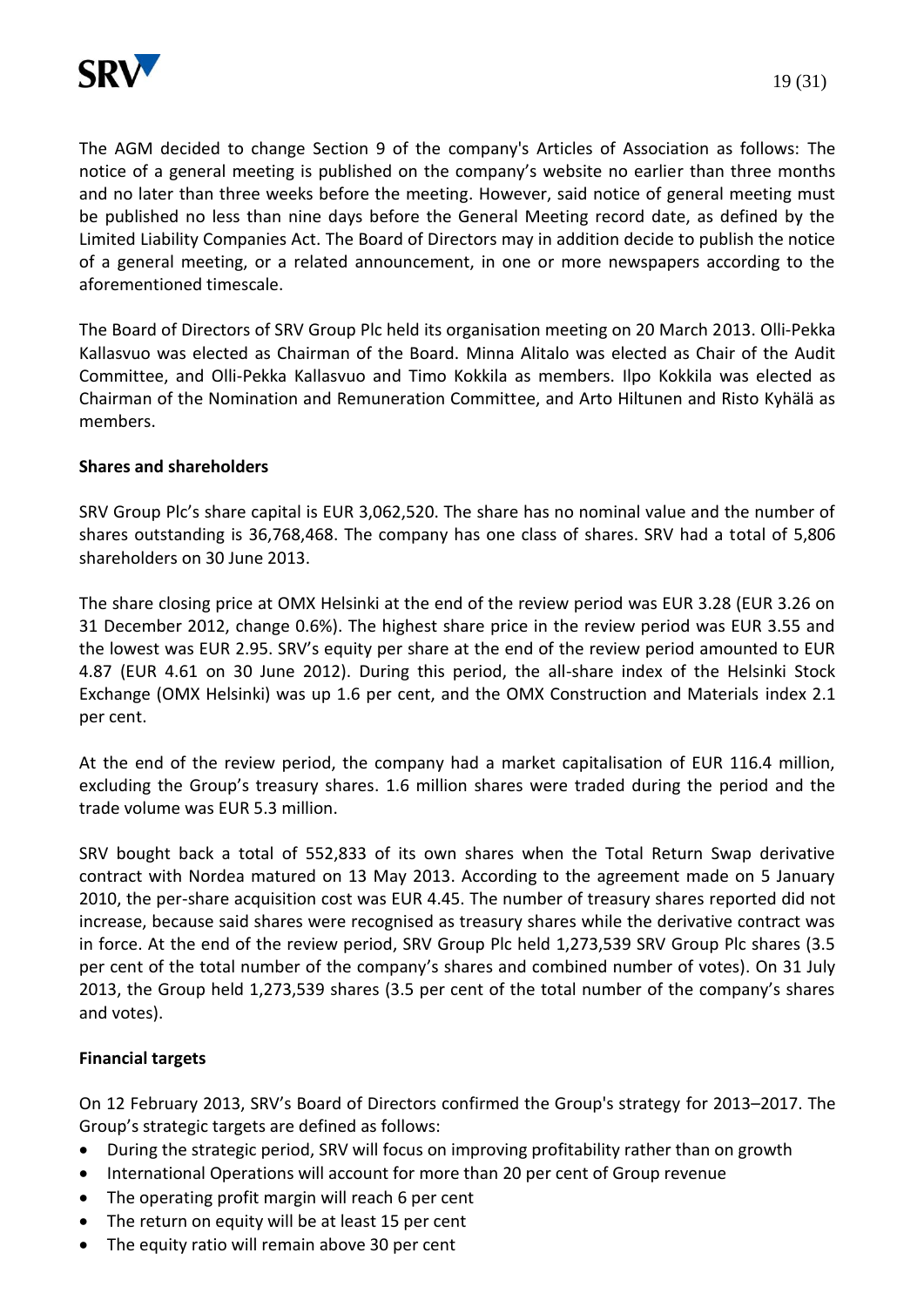

 A dividend payment equalling 30 per cent of the annual result, taking into account the capital needs of business operations

For the set targets to be achieved, a significant increase in the number of developer-contracted projects is required.

### **Earlier outlook for 2013**

13 February 2013

The Group's full-year revenue is estimated to reach at least the same level as in the previous year (EUR 641.6 million) and the result before taxes is forecast to exceed that of the previous year (EUR 2.8 million), even if planned sales of office properties do not occur this year.

### **Outlook for 2013**

SRV has revised its outlook for 2013.

The volume and the completion schedules of developer-contracted housing production, trends in the order backlog margin, the number of new construction contracts, the realisation of planned project sales, the recognition of SRV's own projects as income upon delivery, the fact that the order backlog that is continuously recognised as income mainly consists of low-margin contracting, and the project development nature of operations all have an effect on the quarterly variation and development of revenue and earnings in 2013. Based on current completion schedules, SRV estimates that a total of 504 developer-contracted housing units will be completed in 2013. SRV aims to sell the Etmia II office property in Moscow and the Derby Business Park in Espoo in 2013. The general uncertainty seen in the financial markets has also been unfavourably reflected in real estate markets.

The Group's full-year revenue is expected to exceed EUR 700 million and the result before taxes is forecast to be at least around EUR 20 million.

Espoo, 1 August 2013

Board of Directors

All forward-looking statements in this review are based on the management's current expectations and beliefs about future events, and actual results may differ materially from the expectations and beliefs such statements contain.

For further information, please contact

Jukka Hienonen, President and CEO, +358 (201) 455 213 Hannu Linnoinen, Executive Vice President, CFO, +358 (201) 455 990, +358 (50) 523 5850 Taneli Hassinen, Vice President, Communications, +358 (201) 455 208, +358 (40) 504 3321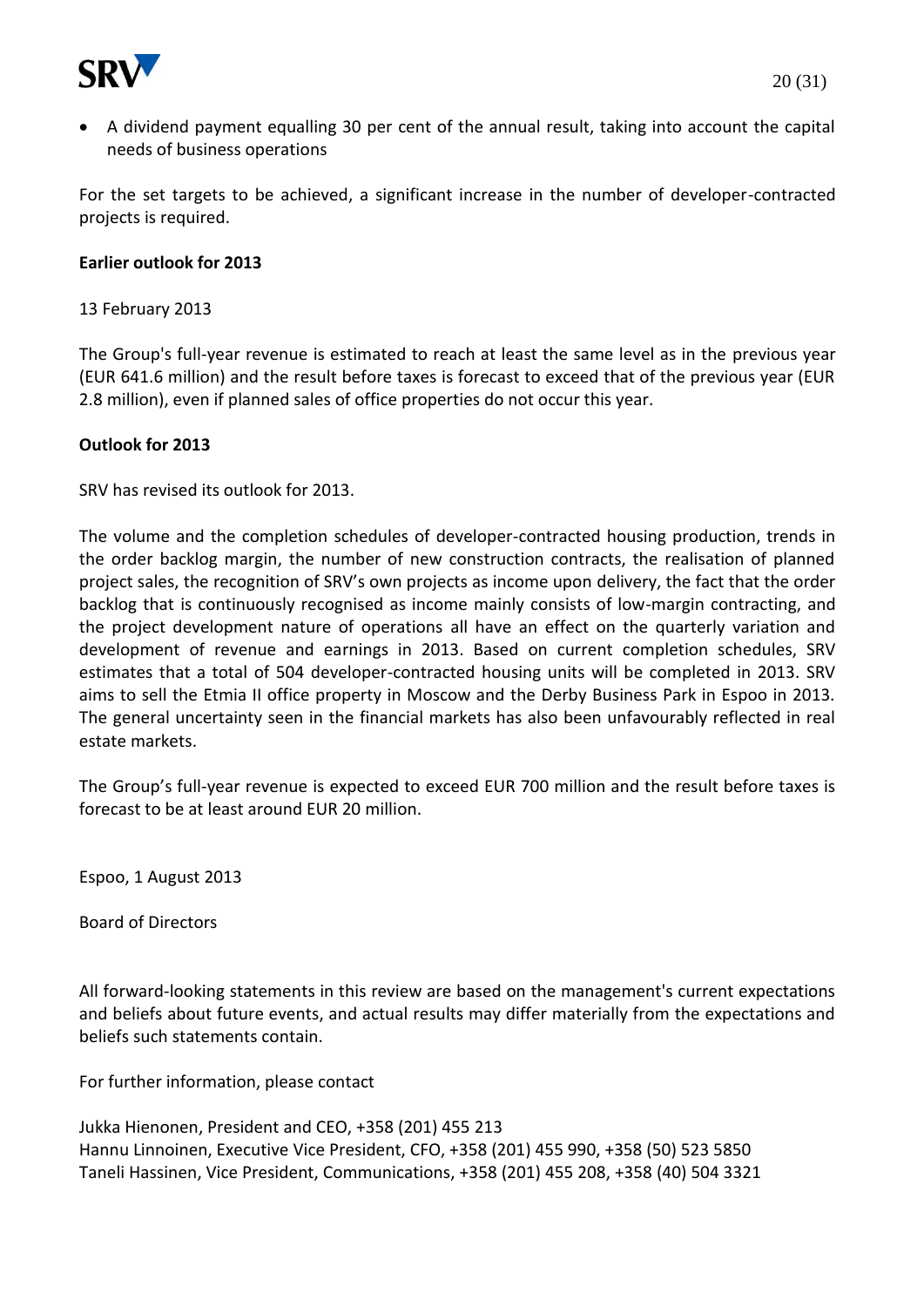

# **Key figures:**

|                                                  |                    | $1 - 6/$ | $1 - 6/$ | $4 - 6/$ | $4 - 6/$ | $1-12/$ |
|--------------------------------------------------|--------------------|----------|----------|----------|----------|---------|
|                                                  |                    | 2013     | 2012     | 2013     | 2012     | 2012    |
| Revenue                                          | <b>EUR</b> million | 337.8    | 310.4    | 179.4    | 169.7    | 641.6   |
| Operating profit                                 | <b>EUR</b> million | 14.9     | 4.9      | 13.7     | 3.1      | 6.9     |
| Operating profit, % of revenue                   | $\%$               | 4.4      | 1.6      | 7.6      | 1.8      | 1.1     |
| Profit before taxes                              | <b>EUR</b> million | 14.0     | 2.8      | 13.3     | 2.5      | 2.8     |
| Profit before taxes, % of revenue                | %                  | 4.1      | 0.9      | 7.4      | $1.5$    | 0.4     |
| Net profit attributable to equity holders of the |                    |          |          |          |          |         |
| parent company                                   | <b>EUR</b> million | 13.4     | 1.1      | 13.2     | 1.5      | 0.8     |
| Return on equity, % <sup>1)</sup>                | %                  | 12.4     | 1.3      |          |          | 0.5     |
| Return on investment, $\%$ <sup>1)</sup>         | $\%$               | 6.6      | 2.7      |          |          | 2.2     |
| Invested capital                                 | <b>EUR</b> million | 510.9    | 472.0    |          |          | 513.3   |
|                                                  |                    |          |          |          |          |         |
| Equity ratio                                     | %                  | 35.2     | 29.7     |          |          | 34.7    |
| Net interest-bearing debt                        | <b>EUR</b> million | 245.0    | 288.0    |          |          | 267.9   |
| Gearing ratio                                    | %                  | 112.5    | 172.3    |          |          | 126.2   |
| Order backlog                                    | <b>EUR</b> million | 959.2    | 746.3    |          |          | 827.8   |
| New agreements                                   | <b>EUR</b> million | 424.5    | 208.1    |          |          | 594.5   |
| Personnel on average                             |                    | 951      | 989      |          |          | 989     |
| Property, plant and equipment investments        | <b>EUR</b> million | 3.0      | 1.2      | 2.5      | 0.6      | 3.7     |
| Property, plant and equipment investments, % of  |                    |          |          |          |          |         |
| revenue                                          | %                  | 0.9      | 0.4      | 1.4      | 0.4      | 0.6     |
|                                                  |                    |          |          |          |          |         |
| Earnings per share                               | <b>EUR</b>         | 0.32     | 0.03     | 0.35     | 0.04     | 0.02    |
| Earnings per share (diluted)                     | <b>EUR</b>         | 0.32     | 0.03     | 0.35     | 0.04     | 0.02    |
| Equity per share                                 | <b>EUR</b>         | 4.86     | 4.61     |          |          | 4.62    |
| Dividend per share                               | <b>EUR</b>         | 0.06     | 0.12     |          |          | 0.06    |
| Dividend payout ratio                            | %                  | 18.8     | 400.0    |          |          | 300.0   |
| Dividend yield                                   | %                  | 1.8      | 3.6      |          |          | 1.8     |
| Price per earnings ratio                         |                    | 10.3     | 110.0    |          |          | 163.0   |
| Share price development                          |                    |          |          |          |          |         |
| Share price at the end of the period             | <b>EUR</b>         | 3.28     | 3.30     |          |          | 3.26    |
| Average share price                              | <b>EUR</b>         | 3.30     | 4.03     |          |          | 3.76    |
| Lowest share price                               | <b>EUR</b>         | 2.95     | 3.21     |          |          | 3.00    |
| Highest share price                              | <b>EUR</b>         | 3.55     | 4.89     |          |          | 4.89    |
| Market capitalisation at the end of the period   | <b>EUR</b> million | 116.4    | 117.1    |          |          | 115.7   |
| <b>Trading volume</b>                            | 1 0 0 0            | 1593     | 1959     |          |          | 2937    |
| Trading volume, %                                | $\%$               | 4.5      | 5.5      |          |          | 8.3     |
| Weighted average number of shares outstanding    |                    |          |          |          |          |         |
| during the period                                | 1 0 0 0            | 35 4 96  | 35 4 99  |          |          | 35 4 99 |
| Weighted average number of shares outstanding    |                    |          |          |          |          |         |
| during the period (diluted)                      | 1 0 0 0            | 35 536   | 35 4 99  |          |          | 35 5 32 |

1) In calculating the key ratio only the profit for the period has been annualised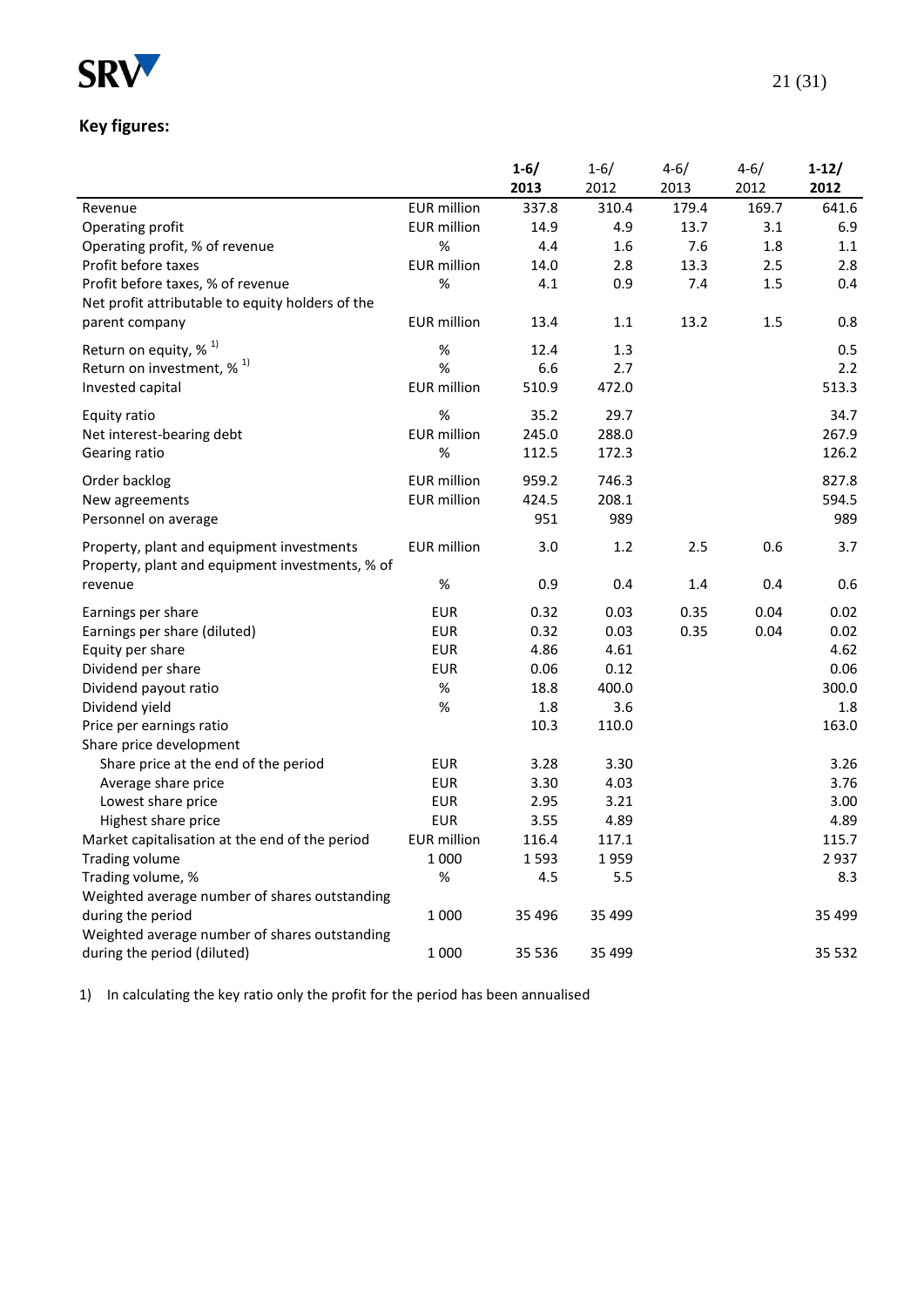

## **Calculation of key figures:**

| Gearing ratio, %                        |     | 100 x Net interest-bearing debt                                                                                        |
|-----------------------------------------|-----|------------------------------------------------------------------------------------------------------------------------|
|                                         |     | Total equity                                                                                                           |
|                                         |     |                                                                                                                        |
| Return on equity, %                     | $=$ | 100 x Total comprehensive income for the period                                                                        |
|                                         |     | Total equity, average                                                                                                  |
|                                         |     |                                                                                                                        |
| Return on investment, %                 | $=$ | 100 x Result before taxes + interest and other financial expenses                                                      |
|                                         |     | Invested capital, average                                                                                              |
| Equity ratio, %                         | $=$ | 100 x Total equity                                                                                                     |
|                                         |     | Total assets - advances received                                                                                       |
|                                         |     |                                                                                                                        |
| <b>Invested capital</b>                 | $=$ | Total assets - non-interest bearing debt - deferred tax liabilities -                                                  |
|                                         |     | provisions                                                                                                             |
|                                         |     |                                                                                                                        |
| Net interest-bearing debt               | =   | Interest bearing debt - cash and cash equivalents                                                                      |
|                                         |     |                                                                                                                        |
|                                         |     |                                                                                                                        |
| Earnings per share attributable         |     | Result for the period - non-controlling interest                                                                       |
| to equity holders of the parent company | =   | - hybrid bond interest                                                                                                 |
|                                         |     | Average number of shares (share-issue adjusted)                                                                        |
|                                         |     |                                                                                                                        |
| Earnings per share attributable         | Ξ   | Result for the period - non-controlling interest                                                                       |
| to equity holders of the parent company |     | - hybrid bond interest                                                                                                 |
| (diluted)                               |     | Average number of shares (share-issue adjusted, diluted)                                                               |
|                                         |     |                                                                                                                        |
| <b>Shareholders' equity</b>             | Ξ.  | Shareholders' equity attributable to equity holders of the parent                                                      |
|                                         |     | company                                                                                                                |
|                                         |     | Average number of shares at end of period (share-issue adjusted)                                                       |
|                                         |     |                                                                                                                        |
| Price per earnings ratio (P/E-ratio)    | Ξ   | Share price at end of period                                                                                           |
|                                         |     | Earnings per share                                                                                                     |
| Dividend payout ratio, %                | =   | 100 x Dividend per share                                                                                               |
|                                         |     | Earnings per share                                                                                                     |
|                                         |     |                                                                                                                        |
| Dividend yield, %                       | $=$ | 100 x Dividend per share                                                                                               |
|                                         |     | Share price at end of period                                                                                           |
|                                         |     |                                                                                                                        |
| Average share price                     | Ξ   | Number of shares traded in euros during the period                                                                     |
|                                         |     | Number of shares traded during the period                                                                              |
|                                         |     |                                                                                                                        |
| Market capitalisation at the end of the | $=$ | Number of shares outstanding at the end of the period x share price                                                    |
| period                                  |     | at the end of the period                                                                                               |
|                                         |     |                                                                                                                        |
| <b>Trading volume</b>                   | =   | Number of shares traded during the period and their percentage of<br>the weighted average number of shares outstanding |
|                                         |     |                                                                                                                        |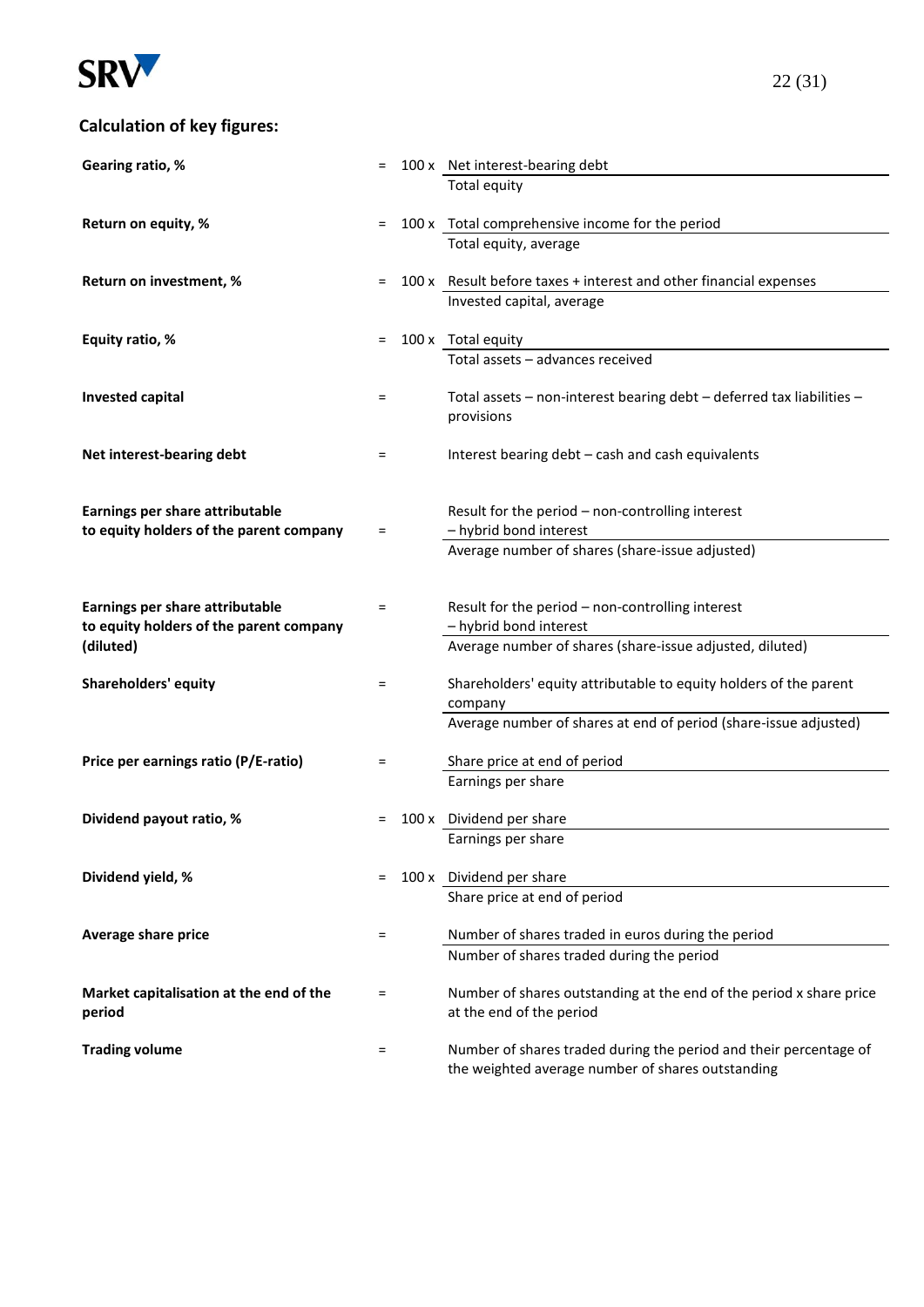

## **SRV Group Plc Interim Report, 1 January –30 June 2013: tabulated section**

APPENDICES

1) Consolidated Interim Report information: income statement, balance sheet, cash flow statement, statement of changes in equity, inventories, commitments and contingent liabilities, derivative contracts liabilities

- 2) Quarterly development
- 3) Segment information and related party transactions

#### **1. Interim Report 1 January –30 June 2013**

This interim report has been prepared in accordance with the accounting policies set out in the IAS 34 standard and the information disclosed is unaudited. In preparing interim condensed consolidated financial statement information, SRV has applied the same accounting principles as in its year-end financial statements for 2012. The figures in the tables have been rounded which should be noted when counting the total sums.

SRV's reporting segments comprise Domestic Operations, International Operations, and Other Operations. The operating segment figures are disclosed in accordance with IFRS 8, following the accounting principles applied in the consolidated financial statements.

The following standards, amendments and interpretations shall be applied as from the accounting period beginning on 1 January 2013 or thereafter. Based on current information, these standards, amendments and interpretations have no impact on the Group's financial position. They affect disclosures to some degree:

 Annual improvements 2012 (effective on 1 January 2013). The Group will apply this amendment as of 1 January 2013.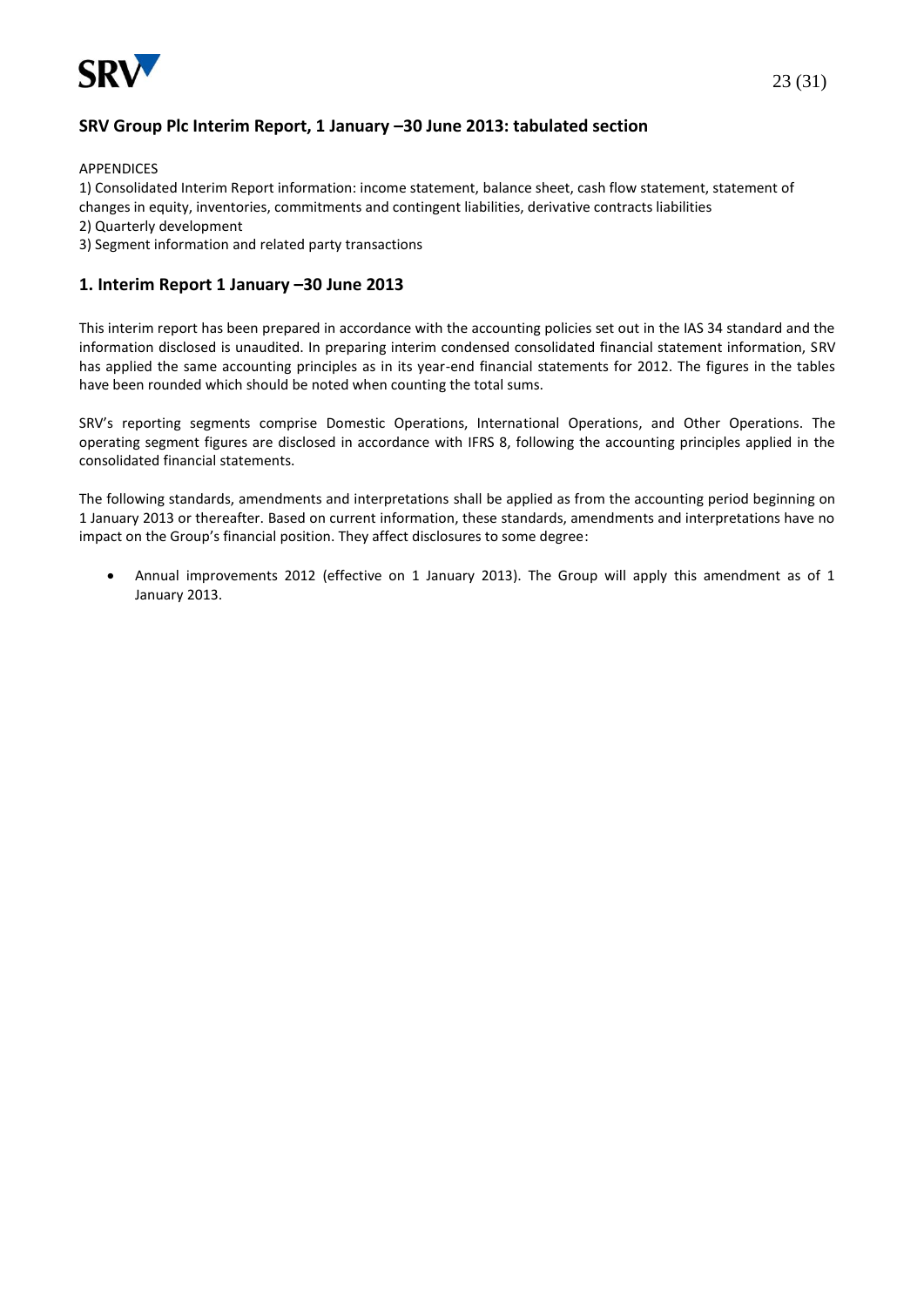

| <b>Consolidated income</b><br>statement<br>(EUR million)                                                                                                                           | $1 - 6/$<br>2013 | $1 - 6/$<br>2012 | change,<br><b>MEUR</b> | change,<br>%     | $4 - 6/$<br>2013 | $4 - 6/$<br>2012 | $1-12/$<br>2012 |
|------------------------------------------------------------------------------------------------------------------------------------------------------------------------------------|------------------|------------------|------------------------|------------------|------------------|------------------|-----------------|
| Revenue                                                                                                                                                                            | 337.8            | 310.4            | 27.4                   | 8.8              | 179.4            | 169.7            | 641.6           |
| Other operating income                                                                                                                                                             | 2.1              | 1.7              | 0.4                    | 22.2             | 1.1              | 0.8              | 4.6             |
| Change in inventories of finished                                                                                                                                                  |                  |                  |                        |                  |                  |                  |                 |
| goods and work in progress                                                                                                                                                         | 28.3             | 24.6             | 3.7                    | 14.9             | 19.9             | 13.6             | 61.6            |
| Use of materials and services                                                                                                                                                      | $-311.6$         | $-289.5$         | $-22.2$                | 7.7              | $-165.1$         | $-159.3$         | $-617.7$        |
| Employee benefit expenses<br>Share of profits of associated and                                                                                                                    | $-32.5$          | $-32.7$          | 0.2                    | $-0.7$           | $-16.7$          | $-17.0$          | $-63.2$         |
| joint venture companies                                                                                                                                                            | $-1.1$           | $-0.1$           | $-1.0$                 | 1680.8           | $-1.0$           | $-0.2$           | $-0.7$          |
| Depreciation and impairments                                                                                                                                                       | $-1.4$           | $-2.5$           | $1.1$                  | $-44.3$          | $-0.7$           | $-0.7$           | $-4.5$          |
| Other operating expenses                                                                                                                                                           | $-6.6$           | $-7.1$           | 0.5                    | $-7.1$           | $-3.2$           | $-3.8$           | $-14.8$         |
| <b>Operating profit</b>                                                                                                                                                            | 14.9             | 4.9              | 10.0                   | 206.7            | 13.7             | 3.1              | 6.9             |
| Financial income                                                                                                                                                                   | 2.0              | 1.6              | 0.4                    | 23.1             | 1.0              | 0.8              | 4.0             |
| Financial expenses<br>Financial income and expenses,                                                                                                                               | $-2.9$           | $-3.7$           | 0.8                    | $-22.4$          | $-1.4$           | $-1.5$           | $-8.1$          |
| total                                                                                                                                                                              | $-0.9$           | $-2.1$           | 1.2                    | $-56.8$          | $-0.4$           | $-0.6$           | $-4.1$          |
| <b>Profit before taxes</b>                                                                                                                                                         | 14.0             | 2.8              | 11.2                   | 407.8            | 13.3             | 2.5              | 2.8             |
| Income taxes                                                                                                                                                                       | $-0.7$           | $-1.6$           | $1.0\,$                | $-60.0$          | $-0.1$           | $-0.9$           | $-1.9$          |
| Net profit for the period                                                                                                                                                          | 13.3             | $1.1\,$          | 12.2                   | 1085.9           | 13.2             | 1.6              | 0.9             |
| <b>Attributable to</b><br>Equity holders of the parent                                                                                                                             |                  |                  |                        |                  |                  |                  |                 |
| company                                                                                                                                                                            | 13.4             | 1.1              |                        |                  | 13.2             | 1.5              | 0.8             |
| of which to hybrid bond investors                                                                                                                                                  | 2.1              | 0.0              |                        |                  | 1.1              | 0.00             | 0.0             |
| of which to equity holders                                                                                                                                                         | 11.2             | 1.1              |                        |                  |                  |                  | 0.8             |
| Non-Controlling interests                                                                                                                                                          | 0.0              | 0.0              |                        |                  | 0.0              | 0.0              | 0.1             |
| Earnings per share attributable to<br>equity holders of the parent                                                                                                                 |                  |                  |                        |                  |                  |                  |                 |
| company                                                                                                                                                                            | 0.32             | 0.03             |                        |                  | 0.35             | 0.04             | 0.02            |
| Earnings per share attributable to<br>equity holders of the parent                                                                                                                 |                  |                  |                        |                  |                  |                  |                 |
| company (diluted)                                                                                                                                                                  | 0.32             | 0.03             |                        |                  | 0.35             | 0.04             | 0.02            |
| <b>Statement of comprehensive income</b><br>(EUR million)                                                                                                                          |                  |                  | $1 - 6/$<br>2013       | $1 - 6/$<br>2012 | $4 - 6/$<br>2013 | $4 - 6/$<br>2012 | $1-12/$<br>2012 |
| Net profit for the period                                                                                                                                                          |                  |                  | 13.3                   | $1.1$            | 13.2             | 1.6              | 0.9             |
| Other comprehensive income<br>Other comprehensive income to be reclassified to profit or<br>loss in subsequent periods:<br>Gains and losses arising from translating the financial |                  |                  |                        |                  |                  |                  |                 |
| statements of a foreign operation                                                                                                                                                  |                  |                  |                        | 0.0<br>0.0       | 0.0              | 0.0              | 0.0             |
| Other comprehensive income for the period, net of tax                                                                                                                              |                  |                  |                        | 0.0<br>0.0       | 0.0              | 0.0              | 0.0             |
| Total comprehensive income for the period                                                                                                                                          |                  |                  | 13.4                   | $1.2$            | 13.2             | 1.6              | 1.0             |
| <b>Attributable to</b>                                                                                                                                                             |                  |                  |                        |                  |                  |                  |                 |
| Equity holders of the parent company                                                                                                                                               |                  |                  | 13.4                   | 1.1              | 13.2             | 1.6              | 0.9             |
| Non-Controlling interests                                                                                                                                                          |                  |                  |                        | 0.0<br>0.0       | 0.0              | 0.0              | 0.1             |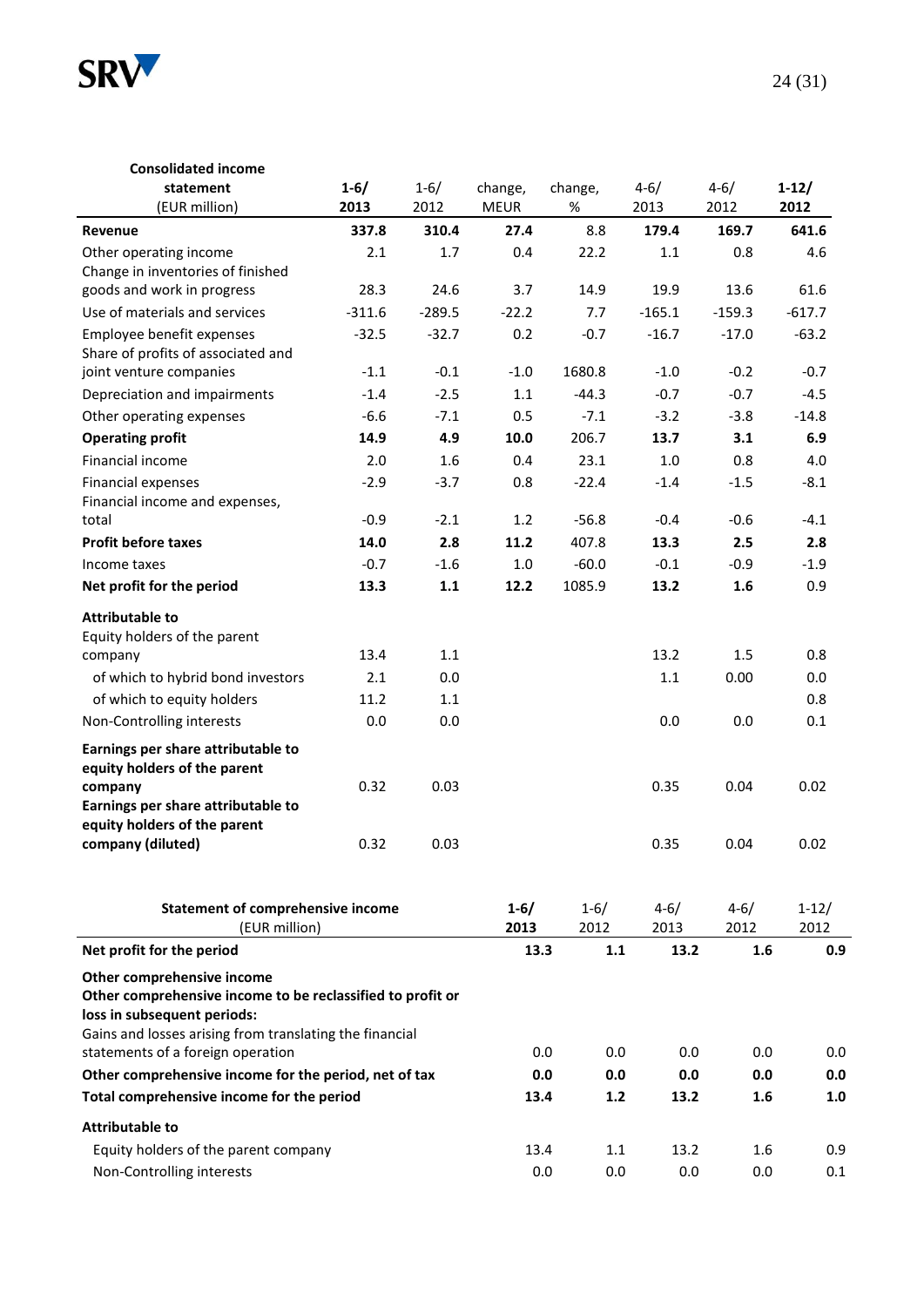

| <b>Consolidated balance sheet</b>                                     |                |                |             |                |
|-----------------------------------------------------------------------|----------------|----------------|-------------|----------------|
| (EUR million)                                                         | 30.6.13        | 30.6.12        | $\%$        | 31.12.12       |
| <b>ASSETS</b>                                                         |                |                |             |                |
| <b>Non-current assets</b>                                             |                |                |             |                |
| Property, plant and equipment                                         | 13.0           | 13.6           | $-4.1$      | 13.7           |
| Goodwill                                                              | 1.7            | 1.7            | 0.0         | 1.7            |
| Other intangible assets                                               | 0.7            | 0.5            | 28.4        | 0.6            |
| Other financial assets                                                | 13.1           | 10.9           | 19.8        | 10.9           |
| Receivables                                                           | 2.1            | 2.2            | $-5.2$      | 1.4            |
| Loan receivables from associated companies                            |                |                |             |                |
| and joint ventures                                                    | 30.4           | 13.2           | 130.9       | 11.9           |
| Deferred tax assets                                                   | 6.2            | 5.4            | 14.1        | 8.1            |
| Non-current assets, total                                             | 67.2           | 47.6           | 41.3        | 48.4           |
| <b>Current assets</b>                                                 |                |                |             |                |
| Inventories                                                           | 435.0          | 389.6          | 11.7        | 431.2          |
| Trade and other receivables                                           | 124.6          | 113.7          | 9.5         | 127.1          |
| Loan receivables from associated companies                            |                |                |             |                |
| and joint ventures                                                    | 1.1            | 31.6           | $-96.5$     | 31.6           |
| Current tax receivables                                               | 1.4            | 4.0            | $-64.3$     | 4.0            |
| Cash and cash equivalents                                             | 48.1           | 16.9           | 184.7       | 33.1           |
| Current assets, total                                                 | 610.2          | 555.8          | 9.8         | 626.9          |
| <b>ASSETS, TOTAL</b>                                                  | 677.4          | 603.4          | 12.3        | 675.4          |
|                                                                       |                |                |             |                |
| <b>Consolidated balance sheet</b>                                     |                |                | change,     |                |
| (EUR million)                                                         | 30.6.13        | 30.6.12        | %           | 31.12.12       |
| <b>EQUITY AND LIABILITIES</b>                                         |                |                |             |                |
| Equity attributable to equity holders of the                          |                |                |             |                |
| parent company                                                        |                |                |             |                |
| Share capital                                                         | 3.1            | 3.1            | 0.0         | 3.1            |
| Invested free equity fund                                             | 92.2           | 92.2           | 0.0         | 92.2           |
| <b>Translation differences</b>                                        | 0.0            | 0.0            | $-25.5$     | 0.0            |
| Fair value reserve                                                    | 0.0            | 0.0            |             | 0.0            |
| Retained earnings                                                     | 77.4           | 68.4           | 13.1        | 68.9           |
| Equity attributable to equity holders of the<br>parent company, total | 172.6          | 163.7          | 5.5         | 164.2          |
| <b>Non-controlling interests</b>                                      | 0.6            | 3.5            | $-82.6$     | 3.5            |
| <b>Hybrid bond</b>                                                    | 44.6           | 0.0            |             | 44.6           |
| Equity, total                                                         | 217.8          | 167.1          | 30.3        | 212.3          |
| <b>Non-current liabilities</b>                                        |                |                |             |                |
| Deferred tax liabilities                                              | 1.5            | 1.4            | 11.9        | 4.1            |
| Provisions                                                            | 4.9            | 5.4            | $-9.0$      | 6.3            |
| Interest-bearing liabilities                                          | 107.7          | 135.9          | $-20.8$     | 118.5          |
| <b>Other liabilities</b>                                              | 0.1            | 7.1            | $-99.2$     | 0.0            |
| Non-current liabilities, total                                        | 114.2          | 149.8          | $-23.8$     | 129.0          |
| <b>Current liabilities</b>                                            |                |                |             |                |
|                                                                       |                |                |             |                |
| Trade and other payables                                              | 156.1          | 112.2          | 39.2        | 147.6          |
| Current tax payables                                                  | 0.7            | 1.9            | $-61.8$     | 0.3            |
| Provisions                                                            | 3.2            | 3.5            | $-8.6$      | 3.7            |
| Interest-bearing liabilities                                          | 185.4          | 168.9          | 9.7         | 182.5          |
| <b>Current liabilities, total</b>                                     | 345.4<br>459.5 | 286.5<br>436.2 | 20.6<br>5.3 | 334.1<br>463.1 |
| Liabilities, total                                                    |                |                |             |                |

**EQUITY AND LIABILITIES 677.4 603.4** 12.3 **675.4**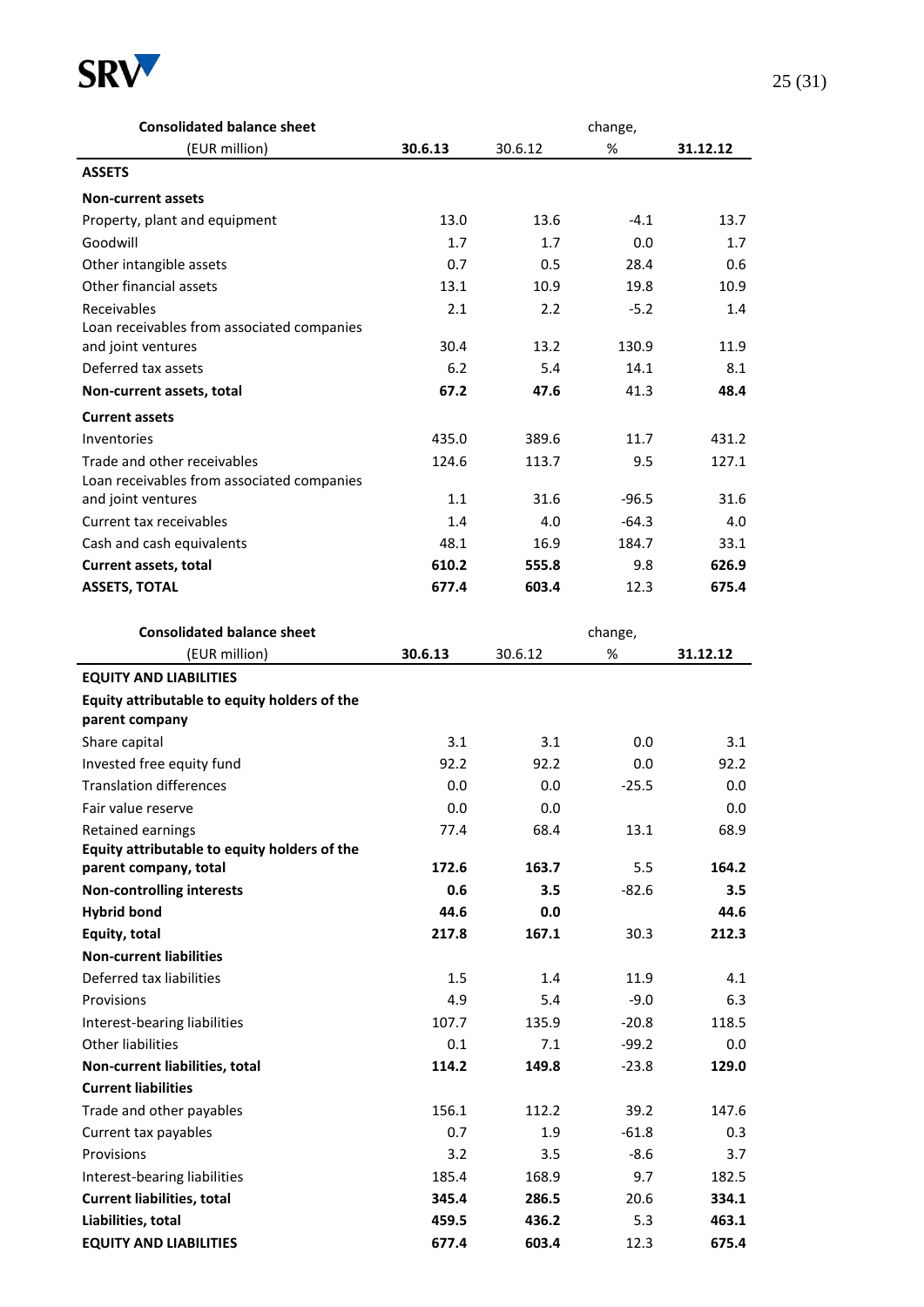

#### **Consolidated cash flow statement**

| (EUR million)                                               | $1 - 6/2013$ | 1-6/2012 | 1-12/2012 |
|-------------------------------------------------------------|--------------|----------|-----------|
| Cash flows from operating activities                        |              |          |           |
| Net profit for the period                                   | 13.4         | 1.1      | 0.8       |
| Adjustments:                                                |              |          |           |
| Depreciation and impairments                                | 1.4          | 2.5      | 4.4       |
| Non-cash transactions                                       | $-11.4$      | $-1.7$   | 0.4       |
| Financial income and expenses                               | 0.9          | 2.1      | 4.1       |
| Capital gains on sales of tangible and intangible assets    | 0.0          | 0.0      | 0.1       |
| Income taxes                                                | 0.7          | 1.6      | 1.9       |
| Adjustments, total                                          | $-8.4$       | 4.5      | 10.9      |
| Changes in working capital:                                 |              |          |           |
| Change in loan receivables                                  | 2.9          | 20.7     | 22.7      |
| Change in trade and other receivables                       | 10.4         | 0.4      | $-14.2$   |
| Change in inventories                                       | 2.6          | $-29.4$  | $-68.8$   |
| Change in trade and other payables                          | 4.7          | $-2.4$   | 26.3      |
| Changes in working capital, total                           | 20.6         | $-10.6$  | $-34.0$   |
| Interest paid                                               | $-3.2$       | $-4.4$   | $-8.0$    |
| Interest received                                           | 3.4          | 0.9      | 3.8       |
| Dividends received                                          | 0.0          | 0.0      | 0.0       |
| Income taxes paid                                           | 2.3          | $-2.4$   | $-6.7$    |
| Net cash flow from operating activities                     | 28.1         | $-10.9$  | $-33.2$   |
| Cash flow from investing activities                         |              |          |           |
| Acquisition of subsidiaries, net of cash                    | 0.0          | 0.0      | 0.0       |
| Purchase of property, plant and equipment                   | $-0.7$       | $-0.9$   | $-3.2$    |
| Purchase of intangible assets                               | $-0.1$       | $-0.1$   | $-0.3$    |
| Purchase of other financial assets                          | $-2.2$       | $-0.2$   | $-0.2$    |
| Sale of property, plant and equipment and intangible assets | 0.0          | 0.1      | 0.4       |
| Sale of financial assets                                    | 0.0          | 0.1      | 0.1       |
| Net cash used in investing activities                       | $-3.0$       | $-1.0$   | $-3.2$    |
| Cash flows from financing activities                        |              |          |           |
| Proceeds from loans                                         | 9.4          | 38.7     | 48.3      |
| Repayments of loans                                         | $-17.8$      | $-9.2$   | $-23.1$   |
| Hybrid bond                                                 | 0.0          | 0.0      | 44.6      |
| Change in loan receivables                                  | 0.0          | 0.0      | 0.0       |
| Change in housing corporation loans                         | $-16.0$      | 17.4     | 32.9      |
| Change in credit limits                                     | 16.4         | $-26.3$  | $-41.5$   |
| Purchase and sale of treasury shares                        | 0.0          | 0.0      | 0.0       |
| Dividends paid                                              | $-2.2$       | $-4.3$   | $-4.3$    |
| Net cash from financing activities                          | $-10.1$      | 16.3     | 57.0      |
| Net change in cash and cash equivalents                     | 15.0         | 4.4      | 20.6      |
| Cash and cash equivalents at the beginning of period        | 33.1         | 12.5     | 12.5      |
| Cash and cash equivalents at the end of period              | 48.1         | 16.9     | 33.1      |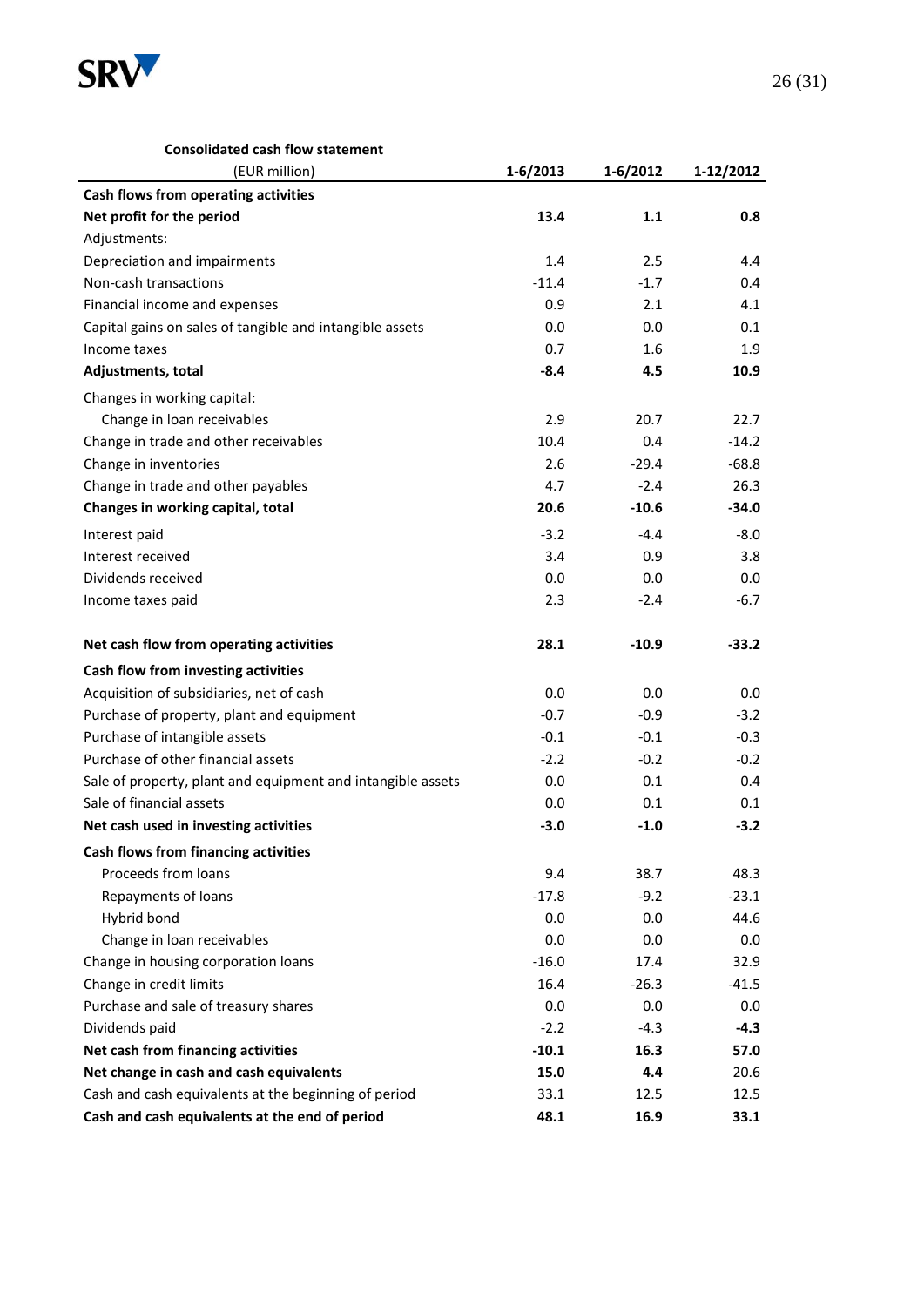

#### **Statement of changes in Group equity 1 January –30 June 2013**

# **Equity attributable to the equity holders of the parent**

|                                                    |                  |                                    | company                            |                          |                              |        |                                      |                |                 |
|----------------------------------------------------|------------------|------------------------------------|------------------------------------|--------------------------|------------------------------|--------|--------------------------------------|----------------|-----------------|
| (EUR million)                                      | Share<br>capital | Invested<br>free<br>equity<br>fund | Translatio<br>n<br>difference<br>s | Fair<br>value<br>reserve | Retaine<br>d<br>earning<br>s | Total  | Non-<br>controllin<br>g<br>interests | Hybrid<br>bond | Total<br>equity |
| Equity on 1 January 2013                           | 3.1              | 92.2                               | 0.0                                | 0.0                      | 68.9                         | 164.2  | 3.5                                  | 44.6           | 212.3           |
| <b>Total income and expenses</b><br>for the period | 0.0              | 0.0                                | 0.0                                | 0.0                      | 13.4                         | 13.4   | 0.0                                  | 0.0            | 13.4            |
| Dividends paid                                     | 0.0              | 0.0                                | 0.0                                | 0.0                      | $-2.1$                       | $-2.1$ | 0.0                                  | 0.0            | $-2.1$          |
| Share-based incentive plan                         | 0.0              |                                    | 0.0                                | 0.0                      | 1.0                          | 1.0    | 0.0                                  | 0.0            | 1.0             |
| Purchase of treasury shares                        | 0.0              | 0.0                                | 0.0                                | 0.0                      | 0.0                          | 0.0    | 0.0                                  | 0.0            | 0.0             |
| Sale of treasury shares                            | 0.0              | 0.0                                | 0.0                                | 0.0                      | 0.0                          | 0.0    | 0.0                                  | 0.0            | 0.0             |
| Hybrid bond                                        | 0.0              | 0.0                                | 0.0                                | 0.0                      | $-1.6$                       | $-1.6$ | 0.0                                  | 0.0            | $-1.6$          |
| Other changes *                                    | 0.0              | 0.0                                | 0.0                                | 0.0                      | $-2.1$                       | $-2.1$ | $-2.9$                               | 0.0            | $-5.0$          |
| Equity on 30 June 2013                             | 3.1              | 92.2                               | 0.0                                | 0.0                      | 77.4                         | 172.6  | 0.6                                  | 44.6           | 217.8           |

\*Other changes include the loss of acquisition of non-controlling interests EUR 2.9 million.

#### **Statement of changes in Group equity 1 January –30 June 2012**

|                                 |                  | Equity attributable to the equity holders of the parent |                                    |                          |                              |        |                                      |                 |
|---------------------------------|------------------|---------------------------------------------------------|------------------------------------|--------------------------|------------------------------|--------|--------------------------------------|-----------------|
|                                 |                  | company                                                 |                                    |                          |                              |        |                                      |                 |
| <b>IFRS</b><br>(EUR million)    | Share<br>capital | Invested<br>free<br>equity<br>fund                      | Translatio<br>n<br>difference<br>s | Fair<br>value<br>reserve | Retaine<br>d<br>earning<br>s | Total  | Non-<br>controllin<br>g<br>interests | Total<br>equity |
| <b>Equity on 1 January 2012</b> | 3.1              | 92.1                                                    | $-0.1$                             | 0.0                      | 71.1                         | 166.2  | 3.5                                  | 169.7           |
| Total income and expenses       |                  |                                                         |                                    |                          |                              |        |                                      |                 |
| for the period                  | 0.0              | 0.0                                                     | 0.0                                | 0.0                      | 1.1                          | 1.1    | 0.0                                  | 1.1             |
| Dividends paid                  | 0.0              | 0.0                                                     | 0.0 <sub>l</sub>                   | 0.0                      | $-4.3$                       | $-4.3$ | 0.0                                  | $-4.3$          |
| Share-based incentive plan      | 0.0              | 0.0                                                     | 0.0 <sub>l</sub>                   | 0.0                      | 0.5                          | 0.6    | 0.0                                  | 0.6             |
| Purchase of treasury shares     | 0.0              | 0.0                                                     | 0.0 <sub>l</sub>                   | 0.0                      | 0.0                          | 0.0    | 0.0                                  | 0.0             |
| Other changes                   | 0.0              | 0.0                                                     | 0.0 <sub>l</sub>                   | 0.0                      | 0.0                          | 0.0    | 0.0                                  | 0.0             |
| Equity on 30 June 2012          | 3.1              | 92.2                                                    | $-0.1$                             | 0.0                      | 68.5                         | 163.7  | 3.5                                  | 167.1           |

#### **Statement of changes in Group equity 1 January –31 December 2012**

## **Equity attributable to the equity holders of the parent company**

|                                  |         |          | <b>CONDOITY</b> |         |         |        |            |        |        |
|----------------------------------|---------|----------|-----------------|---------|---------|--------|------------|--------|--------|
|                                  |         | Invested | Translatio      | Fair    | Retaine |        | Non-       |        |        |
| (EUR million)                    | Share   | free     | n               | value   | d       | Total  | controllin | Hybrid | Total  |
|                                  | capital | equity   | difference      | reserve | earning |        | g          | bond   | equity |
|                                  |         | fund     | s               |         | s       |        | interests  |        |        |
| Equity on 1 January 2012         | 3.1     | 92.1     | $-0.1$          | 0.0     | 71.1    | 166.2  | 3.5        | 0.0    | 169.7  |
| <b>Total income and expenses</b> |         |          |                 |         |         |        |            |        |        |
| for the financial year           | 0.0     | 0.0      | 0.0             | 0.0     | 0.8     | 0.8    | 0.1        | 0.0    | 0.9    |
| Dividends paid                   | 0.0     | 0.0      | 0.0             | 0.0     | $-4.3$  | $-4.3$ | 0.0        | 0.0    | $-4.3$ |
| Share-based incentive plan       | 0.0     | 0.1      | 0.0             | 0.0     | 1.2     | 1.3    | 0.0        | 0.0    | 1.3    |
| Purchase of treasury shares      | 0.0     | $0.0\,$  | 0.0             | 0.0     | 0.0     | 0.0    | 0.0        | 0.0    | 0.0    |
| Sale of treasury shares          | 0.0     | 0.0      | 0.0             | 0.0     | 0.0     | 0.0    | 0.0        | 0.0    | 0.0    |
| Hybrid bond                      | 0.0     | 0.0      | 0.0             | 0.0     | 0.0     | 0.0    | 0.0        | 44.6   | 44.6   |
| Other changes                    | 0.0     | 0.0      | 0.0             | 0.0     | 0.1     | 0.1    | 0.0        | 0.0    | 0.0    |
| <b>Equity on 31 December</b>     |         |          |                 |         |         |        |            |        |        |
| 2012                             | 3.1     | 92.2     | $-0.1$          | 0.0     | 68.9    | 164.2  | 3.5        | 44.6   | 212.3  |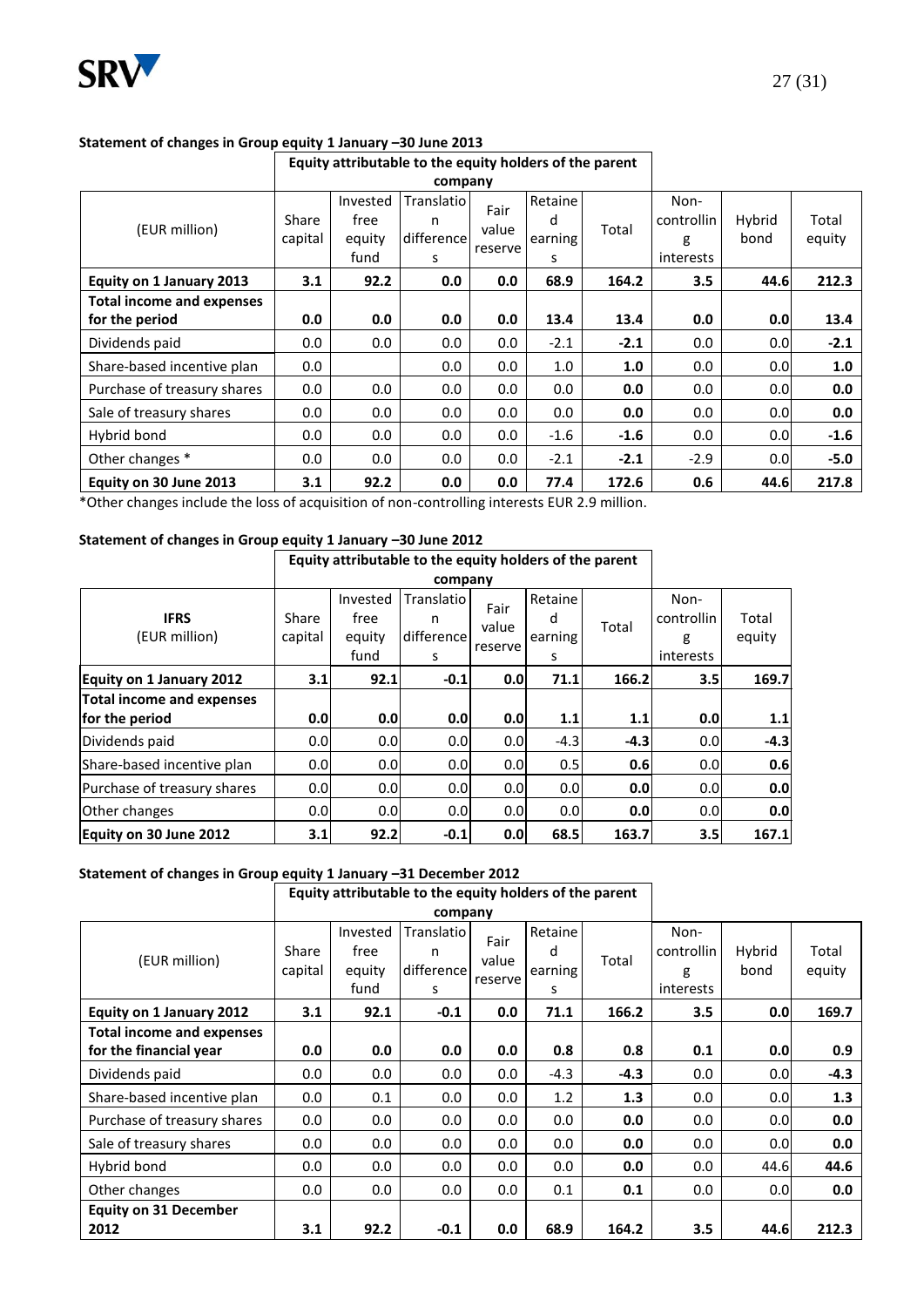

| <b>Commitments and contingent liabilities</b>            | change, |         |         |          |  |  |  |
|----------------------------------------------------------|---------|---------|---------|----------|--|--|--|
| <b>EUR million</b>                                       | 30.6.13 | 30.6.12 | %       | 31.12.12 |  |  |  |
| <b>Collateral given for own liabilities</b>              |         |         |         |          |  |  |  |
| Real estate mortgages given <sup>1)</sup>                | 318.9   | 354.4   | $-10.0$ | 338.0    |  |  |  |
| Pledges given                                            | 0.0     | 0.0     |         | 0.0      |  |  |  |
| <b>Other commitments</b>                                 |         |         |         |          |  |  |  |
| Guarantees given for liabilities on uncompleted projects | 0.0     | 0.0     |         | 0.0      |  |  |  |
| Investment commitments given                             | 51.2    | 15.0    | 241.3   | 15.0     |  |  |  |
| Plots purchase commitments                               | 122.7   | 120.7   | 1.7     | 120.5    |  |  |  |

1) Real estate mortgages include the total amount of mortgages given as collateral for developer contracting housing production against the housing corporation loans of uncompleted and unsold completed projects.

| Fair and nominal values of                                                                               |          |                    |          |                    |          |                    |
|----------------------------------------------------------------------------------------------------------|----------|--------------------|----------|--------------------|----------|--------------------|
| derivative instruments                                                                                   | 6/2013   |                    |          | 6/2012             | 12/2012  |                    |
| (EUR million)                                                                                            |          | <b>Fair Values</b> |          | <b>Fair Values</b> |          | <b>Fair Values</b> |
| Hedge accounting not applied                                                                             | Positive | Negative           | Positive | Negative           | Positive | Negative           |
| Foreign exchange forward contracts                                                                       | 0.0      | 0.0                | 0.0      | 0.0                | 0.0      | 0.0                |
| Interest rate swaps                                                                                      | 0.0      | 0.8                | 0.0      | 1.4                | 0.0      | 1.2                |
| Nominal values of derivative                                                                             |          |                    |          |                    |          |                    |
| instruments                                                                                              |          | 6/2013             |          | 6/2012             |          | 12/2012            |
| Foreign exchange forward contracts                                                                       |          | 0.0                |          | 0.0                |          | 0.0                |
| Interest rate swaps                                                                                      |          | 30.0               |          | 30.0               |          | 30.0               |
| The fair values of derivative instruments are based on market prices at the end of the reporting period. |          |                    |          |                    |          |                    |

Open foreign exchange forward contracts are hedging the financing cash flow.

#### **2. Group and Segment information by quarter**

| <b>SRV Group (EUR million)</b>  | $4 - 6/13$ | $1 - 3/13$ | $10-12/12$ | $7-9/12$ | $4 - 6/12$ | $1 - 3/12$ |
|---------------------------------|------------|------------|------------|----------|------------|------------|
| Revenue                         | 179.4      | 158.4      | 175.4      | 155.8    | 169.7      | 140.7      |
| Operating profit                | 13.7       | 1.2        | 2.4        | $-0.4$   | 3.1        | 1.8        |
| Financial income and expenses,  |            |            |            |          |            |            |
| total                           | $-0.4$     | $-0.5$     | $-0.2$     | $-1.8$   | $-0.6$     | $-1.5$     |
| Profit before taxes             | 13.3       | 0.7        | 2.2        | $-2.1$   | 2.5        | 0.3        |
| Order backlog $1$               | 959.2      | 726.7      | 827.8      | 747.1    | 746.3      | 760.7      |
| New agreements                  | 384.5      | 40.0       | 248.0      | 138.5    | 142.5      | 65.5       |
| Earnings per share, EUR         | 0.32       | $-0.03$    | 0.03       | $-0.04$  | 0.04       | $-0.01$    |
| Equity per share, EUR $^{1}$    | 4.86       | 4.50       | 4.62       | 4.58     | 4.61       | 4.56       |
| Share closing price, EUR $^{1}$ | 3.28       | 3.36       | 3.26       | 3.44     | 3.30       | 4.23       |
| Equity ratio, $%$ <sup>1)</sup> | 35.2       | 34.3       | 34.7       | 28.5     | 29.7       | 31.9       |
| Net interest-bearing debt $1$   | 245.0      | 277.7      | 267.9      | 311.3    | 288.0      | 259.5      |
| Gearing, $%$ <sup>1)</sup>      | 112.5      | 135.6      | 126.2      | 187.7    | 172.3      | 156.9      |

1) at the end of the period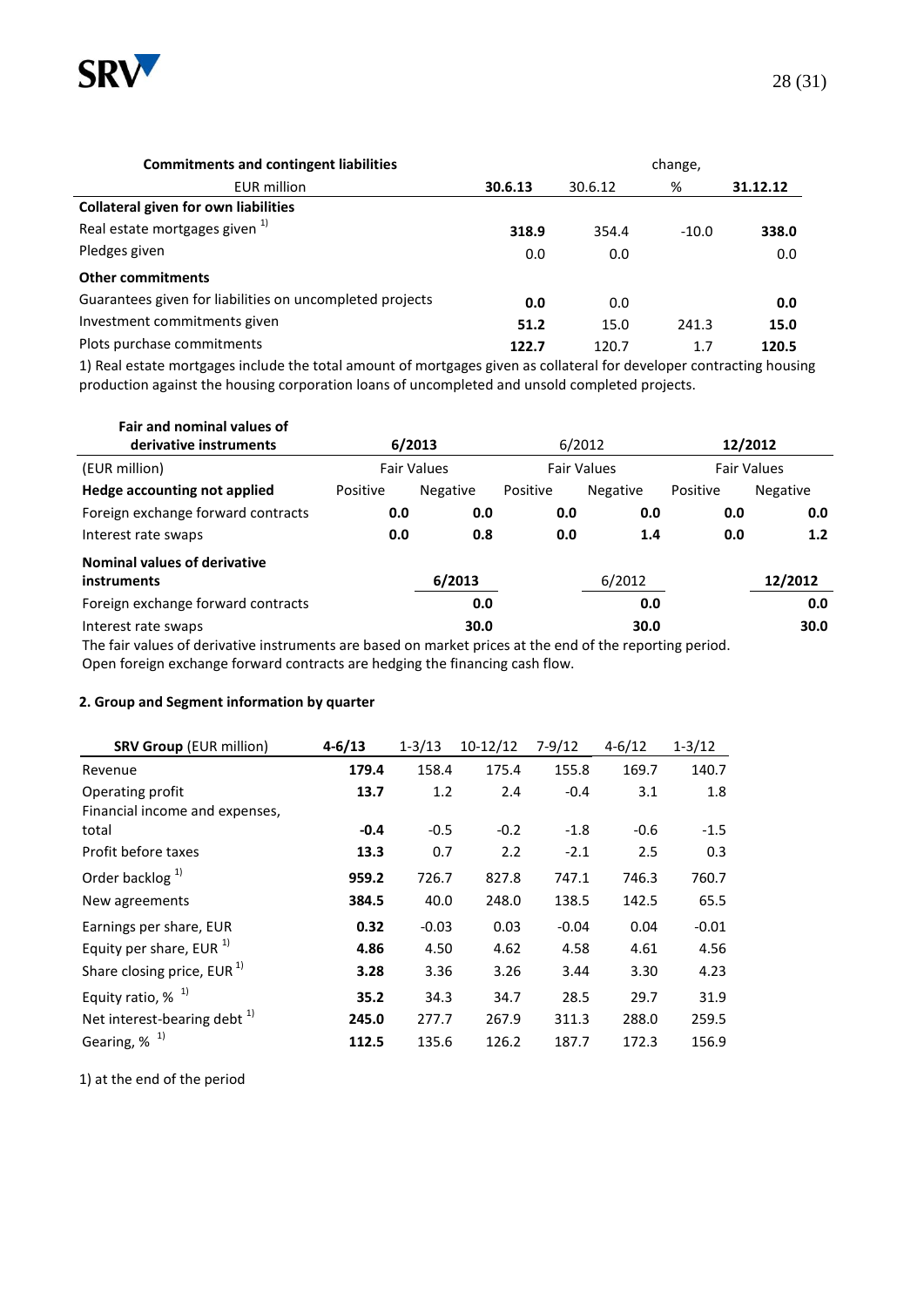

| <b>Revenue</b> (EUR million) | $4 - 6/13$ | $1 - 3/13$ | $10-12/12$ | 7-9/12 | $4 - 6/12$ | $1 - 3/12$ |
|------------------------------|------------|------------|------------|--------|------------|------------|
| <b>Domestic Operations</b>   | 128.9      | 135.0      | 157.2      | 139.7  | 150.8      | 120.7      |
| - business construction      | 74.6       | 67.5       | 83.5       | 78.9   | 80.9       | 61.9       |
| - housing construction       | 54.3       | 67.5       | 73.7       | 60.7   | 69.9       | 58.7       |
| International Operations     | 50.4       | 23.5       | 18.1       | 16.1   | 18.9       | 20.1       |
| Other operations             | 3.0        | 3.3        | 3.4        | 3.6    | 3.7        | 3.7        |

| - housing construction                         | 54.3       | 67.5       | 73.7       | 60.7       | 69.9       | 58.7       |
|------------------------------------------------|------------|------------|------------|------------|------------|------------|
| <b>International Operations</b>                | 50.4       | 23.5       | 18.1       | 16.1       | 18.9       | 20.1       |
| Other operations                               | 3.0        | 3.3        | 3.4        | 3.6        | 3.7        | 3.7        |
| Eliminations                                   | $-3.0$     | $-3.4$     | $-3.3$     | $-3.6$     | $-3.7$     | $-3.7$     |
| Group, total                                   | 179.4      | 158.4      | 175.4      | 155.8      | 169.7      | 140.7      |
|                                                |            |            |            |            |            |            |
| <b>Operating profit (EUR million)</b>          | $4 - 6/13$ | $1 - 3/13$ | $10-12/12$ | $7-9/12$   | $4 - 6/12$ | $1 - 3/12$ |
| <b>Domestic Operations</b>                     | 2.7        | 3.4        | 1.6        | 1.9        | 5.8        | 5.4        |
| <b>International Operations</b>                | 12.3       | $-0.8$     | 2.4        | $-1.1$     | $-1.9$     | $-2.6$     |
| Other operations                               | $-1.3$     | $-1.4$     | $-1.7$     | $-1.1$     | $-0.9$     | $-1.1$     |
| Eliminations                                   | 0.0        | 0.0        | 0.0        | 0.0        | 0.0        | 0.0        |
| Group, total                                   | 13.7       | 1.2        | 2.4        | $-0.4$     | 3.1        | 1.8        |
| <b>Operating profit</b> (%)                    | $4 - 6/13$ | $1 - 3/13$ | $10-12/12$ | $7 - 9/12$ | $4 - 6/12$ | $1 - 3/12$ |
| Domestic operations                            | 2.1        | 2.5        | $1.0$      | 1.3        | 3.9        | 4.5        |
| International operations                       | 24.5       | $-3.6$     | 13.3       | $-7.0$     | $-9.9$     | $-13.0$    |
| Group, total                                   | 7.6        | 0.8        | 1.4        | $-0.2$     | 1.8        | 1.2        |
|                                                |            |            |            |            |            |            |
| Order backlog (EUR million)                    | 30.6.13    | 31.3.13    | 31.12.12   | 30.9.12    | 30.6.12    | 31.3.12    |
| Domestic operations                            | 771.6      | 686.9      | 774.4      | 676.2      | 661.7      | 658.3      |
| - business construction                        | 458.7      | 389.9      | 438.7      | 312.1      | 325.4      | 329.4      |
| - housing construction                         | 312.9      | 296.9      | 335.7      | 364.2      | 336.4      | 328.8      |
| International operations                       | 187.6      | 39.8       | 53.4       | 70.9       | 84.5       | 102.4      |
| Group, total                                   | 959.2      | 726.7      | 827.8      | 747.1      | 746.3      | 760.7      |
| - sold order backlog                           | 746        | 532        | 610        | 517        | 551        | 570        |
| - unsold order backlog                         | 213        | 194        | 218        | 230        | 195        | 191        |
| Order backlog, housing construction in Finland |            |            |            |            |            |            |
| (EUR million)                                  | 30.6.13    | 31.3.13    | 31.12.12   | 30.9.12    | 30.6.12    | 31.3.12    |
| Negotiation and construction                   |            |            |            |            |            |            |
| contracts                                      | 121        | 120        | 129        | 153        | 155        | 153        |
| Under construction, sold                       | 52         | 56         | 59         | 52         | 56         | 57         |
| Under construction, unsold                     | 117        | 99         | 119        | 133        | 103        | 92         |
| Completed and unsold                           | 24         | 21         | 28         | 26         | 21         | 27         |
| Housing construction, total                    | 313        | 297        | 336        | 364        | 336        | 329        |
| Invested capital (EUR million)                 | 30.6.13    | 31.3.13    | 31.12.12   | 30.9.12    | 30.6.12    | 31.3.12    |
| Domestic operations                            | 291.2      | 292.7      | 297.4      | 286.2      | 270.2      | 228.8      |
| International operations                       | 179.0      | 195.4      | 200.2      | 200.7      | 198.5      | 198.6      |
| Other operations and                           |            |            |            |            |            |            |
| eliminations                                   | 40.6       | 10.5       | 15.7       | 3.4        | 3.3        | 7.8        |
| Group, total                                   | 510.9      | 498.6      | 513.3      | 490.3      | 472.0      | 435.1      |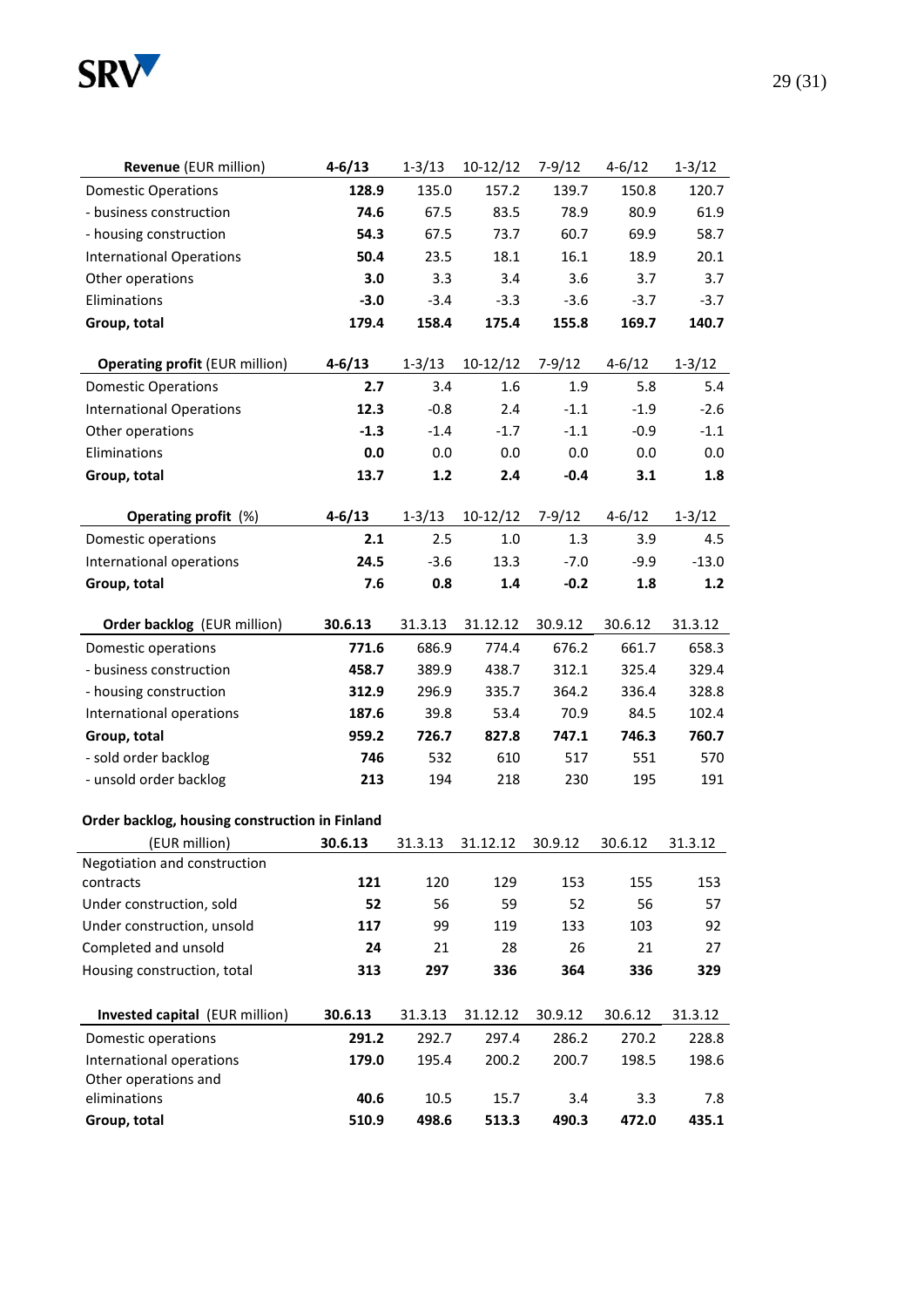

### **Housing production**

| in Finland (units)                           | $4 - 6/13$ | $1 - 3/13$ | $10-12/12$ | $7 - 9/12$ | $4 - 6/12$ | $1 - 3/12$ |
|----------------------------------------------|------------|------------|------------|------------|------------|------------|
| Housing sales, total                         | 178        | 223        | 207        | 170        | 235        | 133        |
| - sales, developer contracting               | 64         | 135        | 140        | 85         | 154        | 98         |
| - sales, negotiation contracts <sup>2)</sup> | 114        | 88         | 67         | 85         | 81         | 35         |
| Developer contracting                        |            |            |            |            |            |            |
| - start-ups                                  | 142        | 35         | 95         | 125        | 171        | 24         |
| - completed                                  | 109        | 104        | 114        | 116        | 122        | 99         |
| - completed and unsold                       | 89         | 75         | 99         | 100        | 85         | 102        |
| Under construction, total <sup>1)</sup>      | 1525       | 1633       | 1849       | 2 1 2 6    | 2 0 6 0    | 2 1 8 8    |
| - construction contracts <sup>1)</sup>       | 560        | 795        | 969        | 1 2 1 2    | 1 2 4 0    | 1425       |
| - negotiation contracts $^{1/2)}$            | 415        | 321        | 294        | 309        | 224        | 216        |
| - developer contracting $1$                  | 550        | 517        | 586        | 605        | 596        | 547        |
| - of which sold $1$                          | 206        | 237        | 230        | 205        | 221        | 206        |
| - of which unsold <sup>1)</sup>              | 344        | 280        | 356        | 400        | 375        | 341        |

1) at the end of the period 2) investor sales under negotiation contracts

### **3. Segment information**

| <b>Assets</b>            |          |          | change,     | change, |          |
|--------------------------|----------|----------|-------------|---------|----------|
| (EUR million)            | 30.6.13  | 30.6.12  | <b>MEUR</b> | %       | 31.12.12 |
| Domestic operations      | 429.7    | 378.4    | 51.3        | 13.6    | 422.9    |
| International operations | 203.2    | 217.9    | $-14.7$     | $-6.8$  | 233.7    |
| <b>Other Operations</b>  | 307.4    | 274.7    | 32.7        | 11.9    | 311.8    |
| Eliminations             | $-262.9$ | $-267.7$ | 4.7         |         | $-293.0$ |
| Group, total             | 677.4    | 603.4    | 74.0        | 12.3    | 675.4    |
|                          |          |          |             |         |          |

| <b>Liabilities</b>                 |          |          | change,     | change, |          |
|------------------------------------|----------|----------|-------------|---------|----------|
| (EUR million)                      | 30.6.13  | 30.6.12  | <b>MEUR</b> | %       | 31.12.12 |
| Domestic operations                | 374.3    | 320.4    | 53.9        | 16.8    | 370.4    |
| International operations           | 198.8    | 223.2    | $-24.4$     | $-10.9$ | 235.2    |
| <b>Other Operations</b>            | 122.2    | 133.1    | $-11.0$     | $-8.2$  | 123.3    |
| Eliminations and other adjustments | $-235.8$ | $-240.5$ | 4.8         |         | $-265.8$ |
| Group, total                       | 459.5    | 436.2    | 23.3        | 5.3     | 463.1    |

| <b>Invested capital</b>  |         |         | change,     | change, |          |
|--------------------------|---------|---------|-------------|---------|----------|
| (EUR million)            | 30.6.13 | 30.6.12 | <b>MEUR</b> | %       | 31.12.12 |
| Domestic operations      | 291.2   | 270.2   | 21.0        | 7.8     | 297.4    |
| International operations | 179.0   | 198.5   | $-19.4$     | $-9.8$  | 200.2    |
| Other and eliminations   | 40.6    | 3.3     | 37.3        | 1130.1  | 15.7     |
| Group, total             | 510.9   | 472.0   | 38.9        | 8.2     | 513.3    |

#### **Return on investment,**

| ℅                                      | $1 - 6/13$ | $1 - 6/12$ | $1-12/12$ |
|----------------------------------------|------------|------------|-----------|
| Domestic operations <sup>1)</sup>      | 4.5        | 8.8        | 5.6       |
| International operations <sup>1)</sup> | 13.6       | $-3.4$     | $-0.2$    |
| Group, total <sup>1)</sup>             | 6.6        | 2.7        | 2.2       |

1) In calculating the key ratio only the profit for the period has been annualised